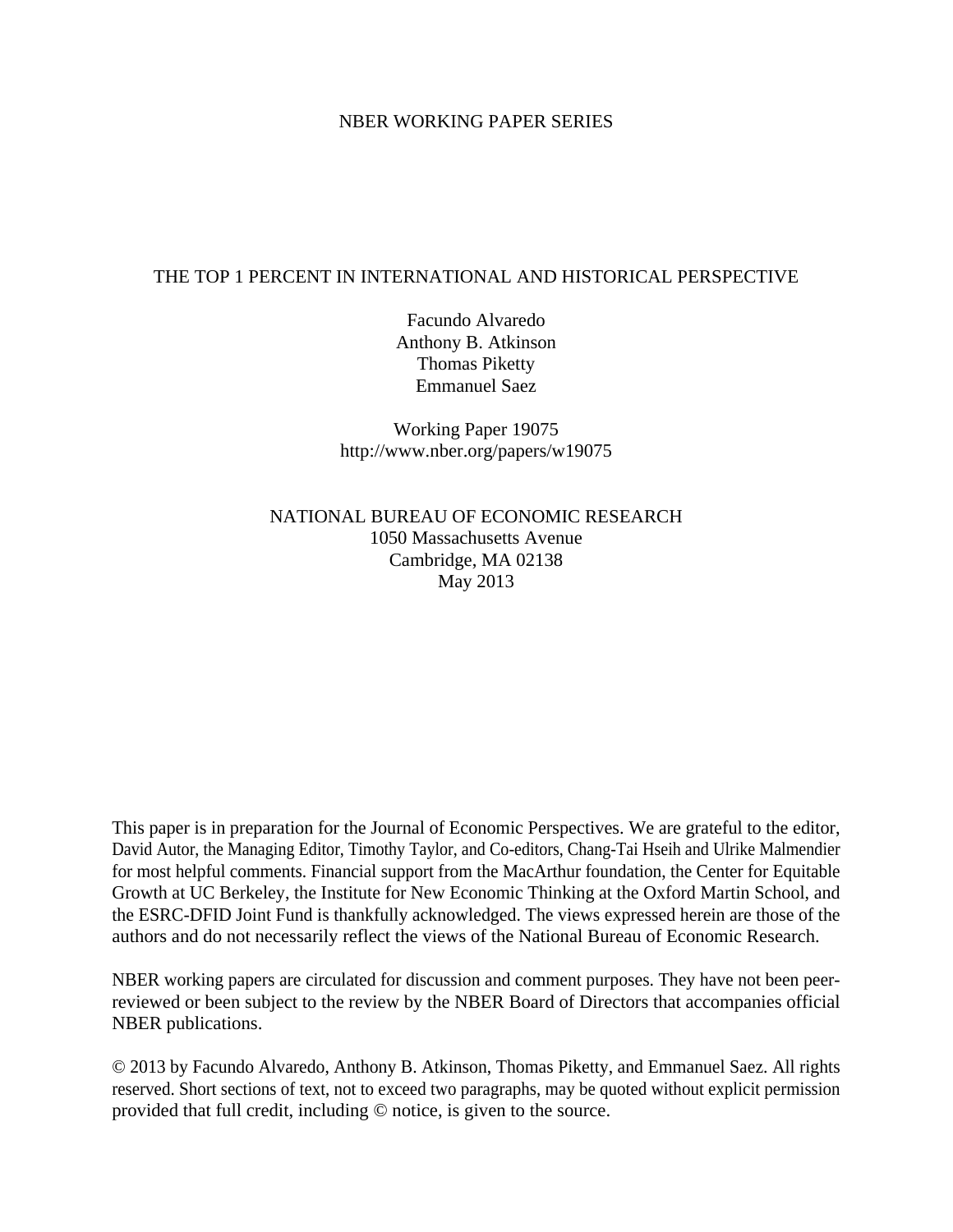The Top 1 Percent in International and Historical Perspective Facundo Alvaredo, Anthony B. Atkinson, Thomas Piketty, and Emmanuel Saez NBER Working Paper No. 19075 May 2013 JEL No. H2

## **ABSTRACT**

The top 1 percent income share has more than doubled in the United States over the last thirty years, drawing much public attention in recent years. While other English speaking countries have also experienced sharp increases in the top 1 percent income share, many high-income countries such as Japan, France, or Germany have seen much less increase in top income shares. Hence, the explanation cannot rely solely on forces common to advanced countries, such as the impact of new technologies and globalization on the supply and demand for skills. Moreover, the explanations have to accommodate the falls in top income shares earlier in the twentieth century experienced in virtually all high-income countries. We highlight four main factors. The first is the impact of tax policy, which has varied over time and differs across countries. Top tax rates have moved in the opposite direction from top income shares. The effects of top rate cuts can operate in conjunction with other mechanisms. The second factor is indeed a richer view of the labor market, where we contrast the standard supply-side model with one where pay is determined by bargaining and the reactions to top rate cuts may lead simply to a redistribution of surplus. Indeed, top rate cuts may lead managerial energies to be diverted to increasing their remuneration at the expense of enterprise growth and employment. The third factor is capital income. Overall, private wealth (relative to income) has followed a U-shaped path over time, particularly in Europe, where inherited wealth is, in Europe if not in the United States, making a return. The fourth, little investigated, element is the correlation between earned income and capital income, which has substantially increased in recent decades in the United States.

Facundo Alvaredo Nuffield College and EMod University of Oxford Eagle House Walton Well Road OX2 6ED Oxford UK alvaredo@gmail.com

Anthony B. Atkinson Dept. of Economics Oxford Unviersity Manor Road Building, Manor Rd. Oxford, OX1 3BJ, United Kingdom tony.atkinson@nuffield.ox.ac.uk

Thomas Piketty Paris School of Economics 48 Boulevard Jourdan 75014 Paris, France piketty@ens.fr

Emmanuel Saez Department of Economics University of California, Berkeley 530 Evans Hall #3880 Berkeley, CA 94720 and NBER saez@econ.berkeley.edu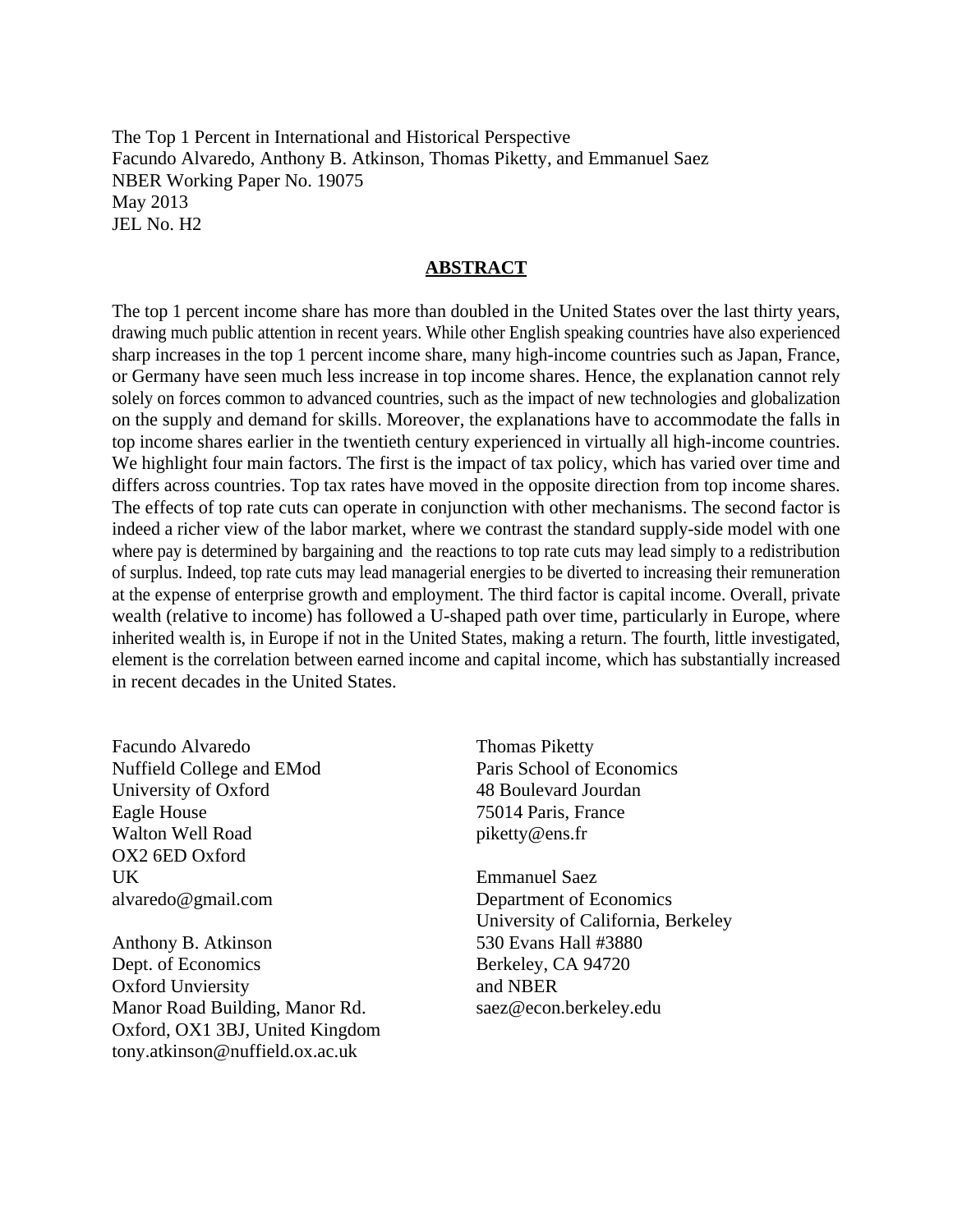For three decades the debate about rising income inequality in the United States has centered on the dispersion of wages and the increased premium for skilled/educated workers, attributed in varying proportions to skill‐biased technological change and to globalization (for example, see Katz and Autor, 1999 for a survey). In recent years, however, there has been growing realization that most of the action has been at the very top. This has attracted a great deal of public attention (as witnessed by the number of visits to and press citations of our *World Top Incomes Database* at http://topincomes.parisschoolofeconomics.eu/), and has represented a challenge to the economics profession. Stories based on the supply and demand for skills are not enough to explain the extreme top tail of the earnings distribution; nor is it enough to look only at earned incomes. Different approaches are necessary to explain what has happened in the United States over the past century, and also to explain the differing experience in other high‐income countries over recent decades. We begin with the international comparison in the first section, and then turn to the causes and implications of the evolution of top income shares.

We should start by emphasizing the factual importance of the top 1 percent. It is tempting to dismiss the study of this group as a passing political fad, due to the slogans of Occupy Movement or as the academic equivalent of reality TV. But the magnitudes are truly substantial. Based on pre‐tax and pre‐transfer market income (excluding non‐taxable fringe benefits such as health insurance but including realized capital gains) per family reported on tax returns, the share of total annual income received by the top 1 percent has more than doubled from 9 percent in 1976 to 20 percent in 2011 (Piketty and Saez, 2003, and updated tables). There have been rises for other top shares, but these have been much smaller: during the same period, the share of the group from 95th to 99th percentile rose only by 3 percentage points. The rise in the share of the top 1 percent has had a noticeable effect on overall income inequality in the US (Atkinson, Piketty and Saez, 2011, Section 2.2).

#### **The United States Top 1 Percent in International Perspective**

Figure 1 depicts the US top 1 percent income share since 1913. Simon Kuznets (1955) famously hypothesized that economic growth would first be accompanied by a rise in inequality, and then by a decline in inequality. At first glance, it is tempting to conclude from Figure 1 that the Kuznets curve has been turned upside‐down. But this suggestion is too facile. After all, the interwar period did not exhibit a secular downward trend. Apart from the bubble of the late 1920s, the US top 1 percent share was between 15 and 20 percent throughout this time. At the time of Pearl Harbor in 1941, the share of the top 1 percent was essentially the same as in 1918. The downward trend in top shares started at the time of World War II and continued until the end of the 1960s. There was then a sharp reversal, so that the top share is today back in the same range as in the 1920s. Interestingly, the Great Recession of 2008‐ 2009 does not seem to have reversed the upward trend. There was a fall in the top 1 per cent share in 2008‐2009, but a rebound in 2010. This would be consistent with the experience of the previous economic downturn: top income shares fell in 2001-2002, but quickly recovered and returned to the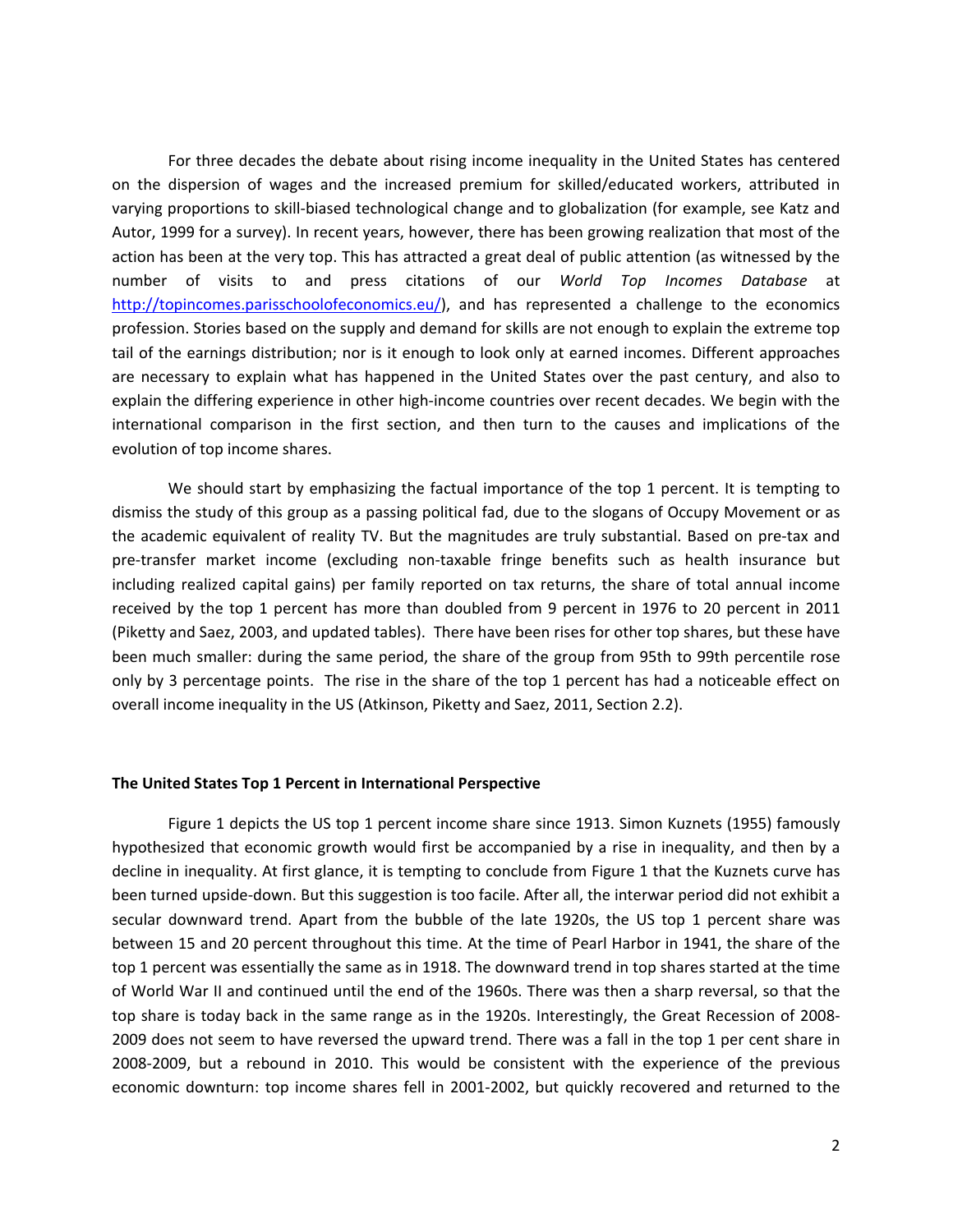previous trend in 2003‐2007. Another piece of evidence that is consistent with this interpretation is the smaller cyclical variation in the series excluding capital gains (shown by the hollow symbols in Figure 1).

Has the US experience been reproduced in other high-income countries? The evolution of the shares of the top 1 percent is shown for four Anglo‐Saxon countries in Figure 2A and for France, Germany, Sweden, and Japan in Figure 2B (it should be noted that the estimates for France and the UK do not include capital gains, and the estimates for Australia include them partially and at varying degrees over time). The other Anglo‐Saxon countries, Australia, Canada, and the United Kingdom all show a strong asymmetric U‐shape. However, the rises were less marked in two of these countries. Over the period 1980 to 2007, when the top 1 percent share rose by some 135 percent in the US and the UK, it rose by some 105 percent in Australia and 76 percent in Canada (and by 39 percent in New Zealand, not shown). The experience is markedly different in continental Europe and Japan, where the long pattern of income inequality is much closer to an L‐shaped than to a U‐shaped curve. (Sweden and other Scandinavian countries such as Norway (not shown) are intermediate cases.)<sup>1</sup> There has been some rise in recent years in the top shares in these countries, but the top 1 percent shares are not far today from their levels in the late 1940s, whereas in the US the share is higher by more than a half.

To us, the fact that high‐income countries with similar technological and productivity developments have gone through different patterns of income inequality at the very top supports the view that institutional and policy differences play a key role in these transformations. Purely technological stories based solely upon supply and demand of skills can hardly explain such diverging patterns. What is more, within countries, we have to explain not only why top shares rose (in the Ushaped countries) but also why they fell for a sustained period of time earlier in the twentieth century. The most obvious policy difference – between countries and over time – is that regarding taxation, and it is with this that we begin.

## *Taxes and Top Shares*

During the twentieth century, top income tax rates have followed an inverse U‐shaped time‐ path in many countries, as illustrated in Figure 3. In the United States, top income tax rates were consistently above 60 percent from 1932 to 1981. At the start of the 1920s, top income tax rates in the United States were above 70 percent (it should of course be borne in mind that varying proportions of taxpayers were subject to the top rate). High income tax rates are not just a feature of the post‐ World War II period, and their cumulative effect contributed to the earlier decline in top income shares. Since then, while many countries have cut top tax rates in recent decades, the depth of these cuts has varied considerably. For example, the top tax rate in France in 2010 was only 10 percentage points lower than in 1950, whereas the top tax rate in the US was less than half its 1950 value.

 $1$  The Swedish top 1 percent share was very high during World War One. The same is observed in Denmark – see the discussion in Atkinson and Søgaard (2013).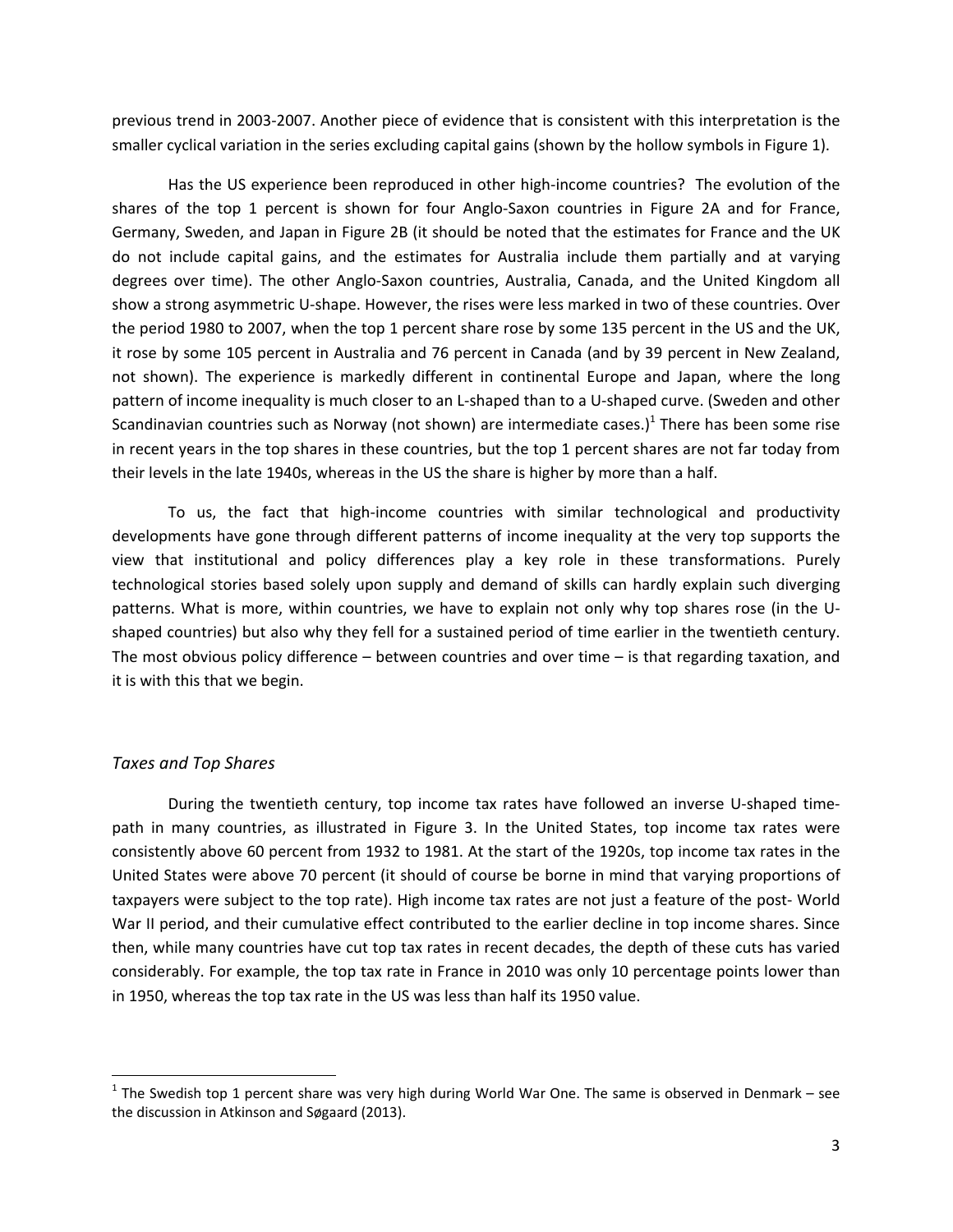Figure 4 plots the changes in top marginal income tax rates (combining both central and local government income taxes) since the early 1960s, against the changes over that period in top 1 percent income shares for 18 high-income countries in the World Top Incomes Database. It shows that there is a strong correlation between the reductions in top tax rates and the increases in top 1 percent pre-tax income shares. For example, the United States experienced a 47 percentage points reduction in its top income tax rate and a 10 percentage point increase in its top 1 percent pre‐tax income share. By contrast, France or Germany saw little change in their top tax rates and their top 1 percent income shares during the same period. Hence, the evolution of top tax rates is strongly negatively correlated with changes in pre-tax income concentration.

This negative correlation can be explained in a variety of ways. As pointed out originally by Slemrod (1996), it is possible that the rise in top US income shares occurred because when top tax rates declined, those with high incomes had less reason to seek out tax avoidance strategies. This argument has more recently been used to deny that any real increase in income concentration actually took place – that it is a pure statistical artifact. Under this scenario, the real US top income shares were as high in the 1960s as they are today, but a smaller fraction of top incomes was reported on tax returns. While this factor may have affected the pattern of the data at certain times—for example, the jump in top US income shares following the 1986 Tax Reform Act—closer examination of the US case suggests that the tax avoidance response cannot account for a significant fraction of the long-run surge in top incomes. Top income shares based on a broader definition of income that includes realized capital gains, and hence a major part of avoidance channels, have increased virtually as much as top income shares based on a narrower definition of income subject to the progressive tax schedule (See Figure 1 and Piketty, Saez and Stantcheva 2011 for a detailed analysis).

The explanation that changes in tax rates in the top tax brackets do lead to substantive behavioral change has indeed received some support. After noting that top US incomes surged following the large top marginal tax rate cuts of the 1980s, Lindsey (1987) and Feldstein (1995) proposed a standard supply‐side story whereby lower tax rates stimulate economic activity among top earners involving more work, greater entrepreneurship, and the like. In this scenario, lower top tax rates would lead to more economic activity by the rich and hence more economic growth.

Behavioral change is at the heart of the optimal income tax analysis pioneered by Mirrlees (1971), publicly evoked in the debate about top tax rates in the UK, where the Chancellor of the Exchequer has argued that reducing the top tax rate below 50 per cent (for broadly the top 1 percent) will not reduce revenue. The standard optimal tax formula (Diamond and Saez, 2011) implies, with an elasticity of taxable income of 0.5, that the revenue-maximizing top tax rate would be 57 percent.<sup>2</sup> When allowance is made for other taxes levied in the UK, such as the payroll tax, this implies a top income tax rate in the UK of some 40 percent (Atkinson, 2012).

<sup>&</sup>lt;sup>2</sup> The revenue maximizing top tax rate formula takes the form  $\tau=1/(1+a\cdot e)$  where a is the Pareto parameter of the top tail of the income distribution, and e is the elasticity of pre-tax income with respect to the net-of-tax rate 1-τ. With e=0.5 (as estimated from Figure 4) and a=1.5 (the current Pareto parameter of the US income distribution), we get τ=1/(1+0.5⋅1.5)=57 percent.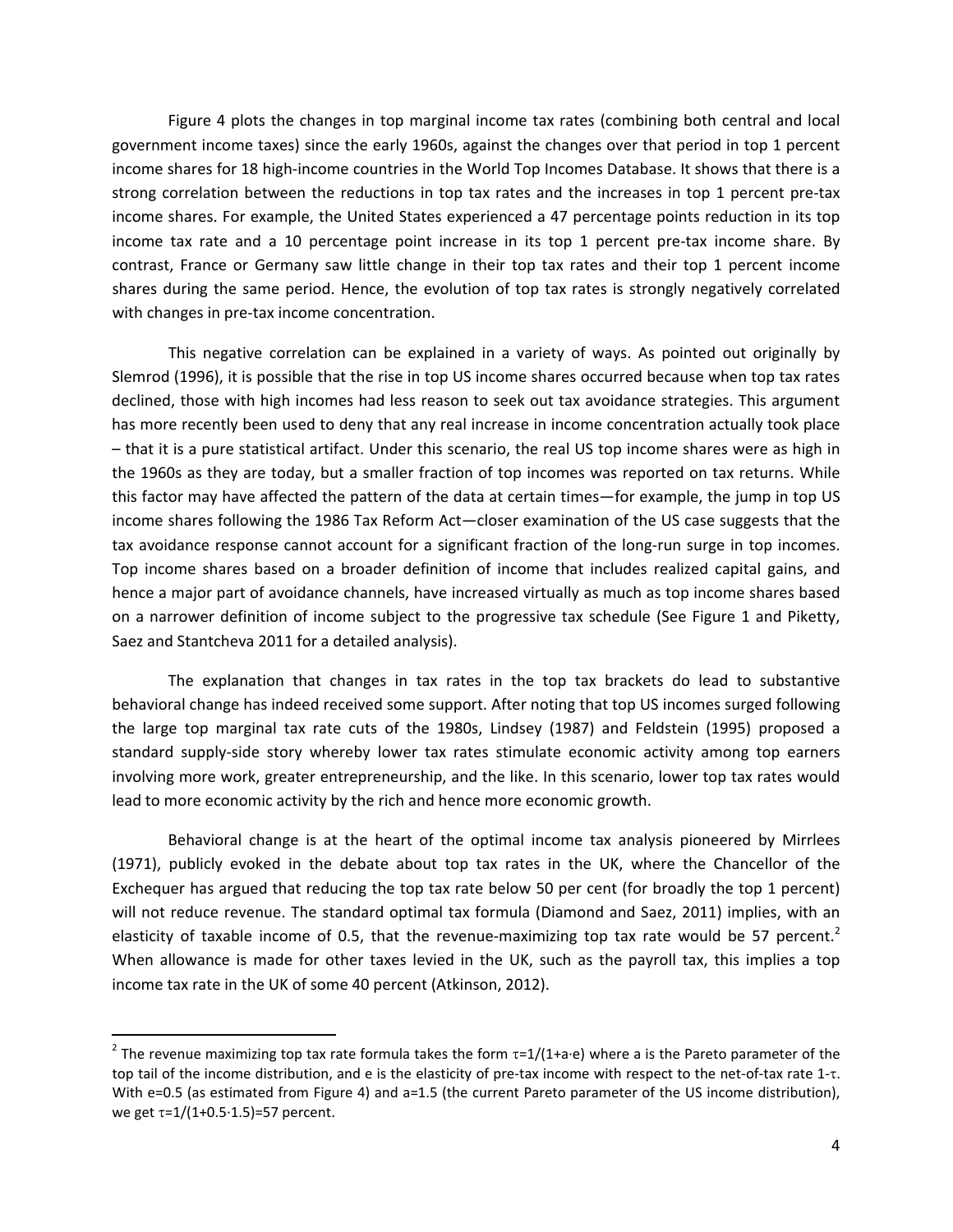#### *Richer models of pay determination*

The optimal tax literature has, however, remained rooted in an over‐simplified model of pay determination that takes no account of developments in labor economics, and the same applies to the explanations of changing top income shares. Changes in the pay of a worker are assumed to have no impact on either the other side of the labor market or on other workers. The worker generates more output and pay adjusts by the same amount. Each person is an island. However, in the – now standard – models of job-matching, a job emerges as the result of the costly creation of a vacancy by the employer and of job search by the employee. A match creates a positive surplus and there is Nash bargaining over the division of the surplus, leading to a proportion  $β$  going to the worker and  $(1-β)$  to the employer. Typically,  $β$  is assumed fixed, but it is possible that what we have observed, at least at the top, is an increase in β, which can lead to changes in the distribution of income.<sup>3</sup>

Why should β have increased? The extent to which top earners exercised bargaining power may have interacted with the changes in the tax system. When top marginal tax rates were very high, the net reward to a highly paid executive for bargaining for more compensation was modest. When top marginal tax rates fell, high earners started bargaining more aggressively to increase their compensation. In this scenario, cuts in top tax rates can increase top income shares – consistent with the observed trend in Figure  $1 -$  but the increases in top 1 percent incomes now come at the expense of the remaining 99 percent.

One can also weave this notion of greater incentives for bargaining into a broader scenario, in which the improved information and communications technology and globalization were increasing the demand for high‐skilled labor, and deregulation of finance and other industries was both raising the demand for skill at the top and changing the rules under which compensation had been calculated in the past. In this perspective, high marginal tax rates had served as a brake on the level of surplus extraction in the past, but then this brake was released at the same time that economic and institutional conditions allowed for higher compensation at the top of the income distribution (Piketty, Saez and Stantcheva 2011).

In this scenario, the higher share of income going to the top 1 percent does not reflect higher economic growth—which is a key difference with the supply‐side scenario. It is even possible that reductions in top marginal tax rates may have adverse effects on growth, as may be seen if we go back to the theories of managerial firms and the separation of ownership and control developed by Williamson, Baumol, and Marris, in the 1960s and 1970s (see Solow, 1971). In these models, managers are concerned with their remuneration (both monetary and non-monetary) but also with other dimensions such as the scale or rate of growth of their firms, and allocate their effort accordingly. Where top tax rates were high, there was a low return to effort spent on negotiating higher pay. Top corporate executives may have concentrated on securing alternative sources of utility, such as

 $3$  Kleven et al. (2013) find evidence of such bargaining effects in the pay determination of high earners, using the Danish preferential tax scheme for highly paid immigrants.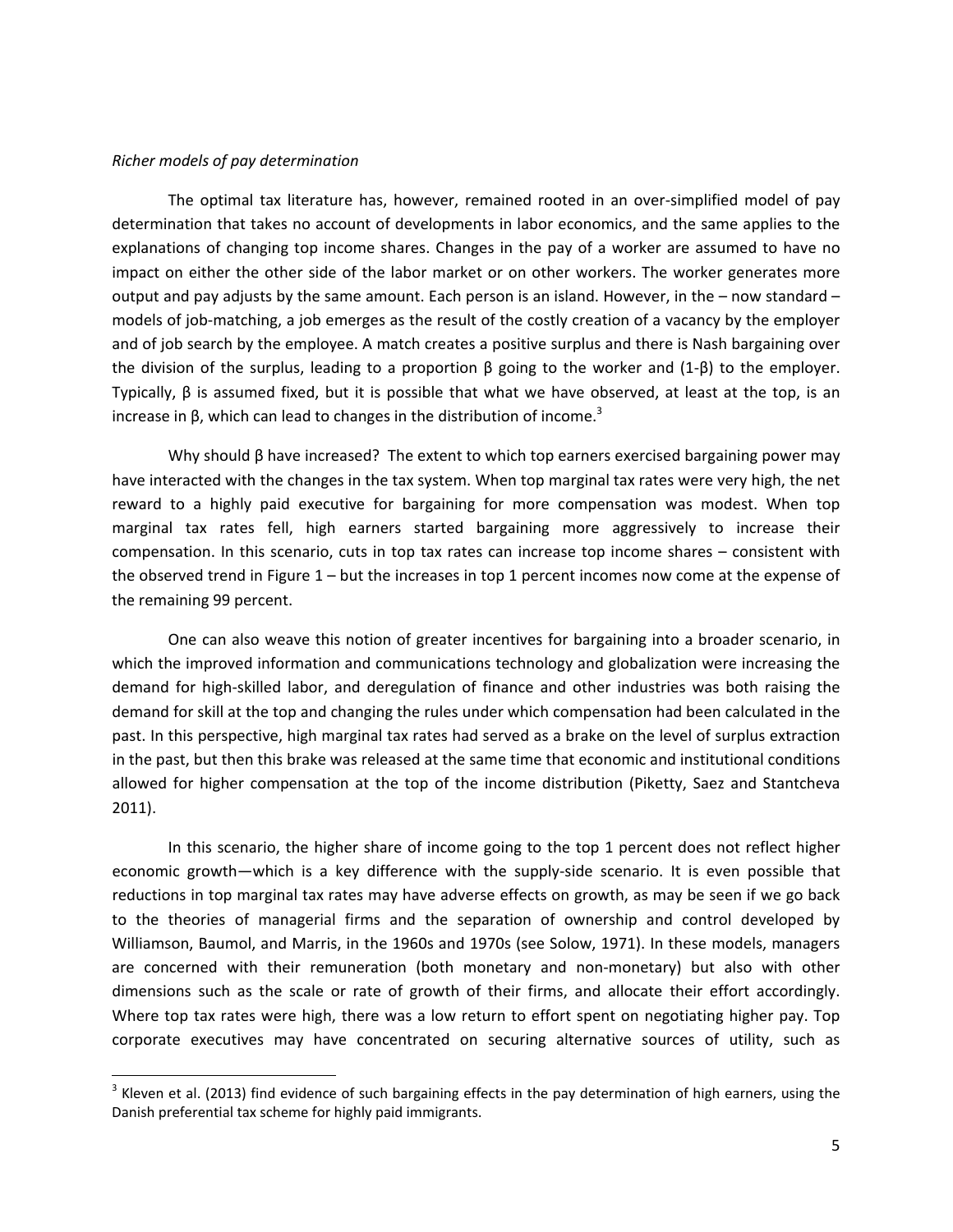unproductive corporate expenses, but they may also have ploughed back profits into securing faster expansion than in the traditional stock market valuation maximizing firm. Cuts in top tax rates, however, meant that top executives switched efforts back to securing a larger share of the profits, in which case increases in remuneration, or bonuses, may have come at the expense of employment and growth.

The correlation shown in Figure 4 between top marginal tax rates and changes in top income shares may of course reflect in part coincidence rather than causality. The political factors that led to top tax rate cuts – such as those by Reagan and Thatcher in the 1980s in the United States and the United Kingdom –were accompanied by other legislative changes, such as deregulation, which may have caused top incomes to rise, not least on account of the impetus they gave to the growth of the financial services (Philippon and Reshef, 2012) and legal services sectors. More generally, the effects of taxation may interact with other changes, such as those in remuneration practices. Where there is a surplus to be shared, the division may reflect relative bargaining strength, as above, but it may also be influenced by social norms. Notions of fairness, or a "pay code", may come into play to remove the indeterminacy where "individual incentives are not by themselves ... sufficient to determine a unique equilibrium" (MacLeod and Malcomson 1998, p. 400). A "pay code" limits the extent to which earnings are individually determined, a situation that both workers and employers accept on reputational grounds. As argued in Atkinson (2008), there may be a tipping‐point where there is a switch from a high level of adherence to such a code to a situation where pay becomes largely individually determined. This has been documented in the case of the US by Lemieux, MacLeod and Parent (2009), who find an increase in the proportion of performance‐pay jobs over the period 1976 to 1998. As they note, the increased extent of performance-pay may be a channel by which other factors are expressed in greater wage dispersion, and they stress the impact at the top end of the wage distribution.

#### *Top Tax Rates and Growth*

If we look at the aggregate outcomes, we find no apparent correlation between cuts in top tax rates and growth rates in real per capita GDP (Piketty, Saez and Stantcheva, 2011). Countries that made large cuts in top tax rates such as the United Kingdom or the United States have not grown significantly faster than countries that did not, such as Germany or Denmark. This lack of correlation is more consistent with a story that the response of pre-tax top incomes to top tax rates documented in Figure 1 is due to increased bargaining power or more individualized pay at the top, rather than increased productive effort. Naturally, cross‐country comparisons are bound to be fragile; exact results vary with the specification, years, and countries. However, the regression analysis by Piketty, Saez, and Stantcheva (2011) using the complete time‐series data since 1960, shows that the absence of correlation between economic growth and top tax rates is quite robust. By and large, the bottom line is that rich countries have all grown at roughly the same rate over the past 40 years – in spite of huge variations in tax policies.

More specifically, international evidence shows that current pay levels for chief executive officers across countries are strongly negatively correlated with top tax rates even controlling for firm's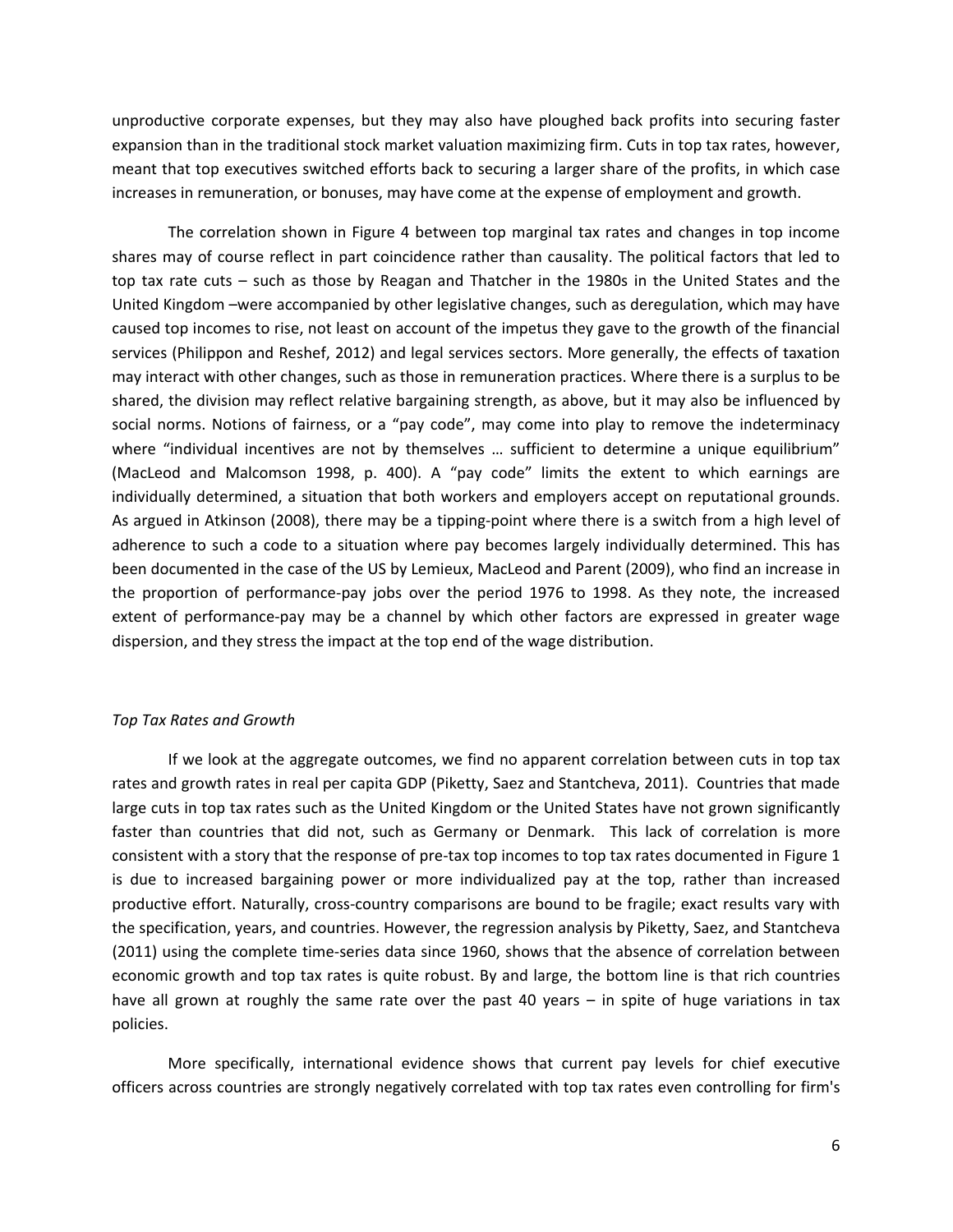characteristics and performance, and that this correlation is stronger in firms with poor governance<sup>4</sup> (Piketty, Saez and Stantcheva, 2011). This finding also suggests that the link between top tax rates and pay of chief executive officers does not run through firm performance but is likely to be due to bargaining effects.

Such findings have strong implications for top tax rate policies. The optimal top tax rate rises dramatically if a substantial fraction of the effect of top tax rates on pre‐tax top incomes documented in Figure 4 above is due to wage-bargaining effects, instead of supply-side effects. Using mid-range parameter values where the response of top earners to top tax rate cuts is due in part (three‐fifths) to increased bargaining behavior and in part (two‐fifths) to increased productive work, Piketty, Saez and Stantcheva (2011) find that the top tax rate could potentially be set as high as 83 percent – as opposed to 57 percent in the pure supply-side model. $5$ 

#### **Capital income and inheritance**

The analysis just cited focused  $-$  like much of the literature  $-$  on what is commonly called "earned incomes," referring to income received in response for work. But capital income is also an important part of the story. Of course, the distinction between the two types of income can become blurry in some cases—notably, entrepreneurial income can have elements of both compensation for work and a return to capital investment. Here, we define "capital income" as rents, dividends, interest, and realized capital gains. The decline of top capital incomes is the main driver of the falls in top income shares found in many countries early in the twentieth century. For example, from 1916 to 1939, capital income represented 50 percent of US top 1 percent incomes, whereas by the end of the century from 1987 to 2010, the share had fallen to a third (Piketty and Saez, 2003, Tables A7 and A8). In the UK, the corresponding share fell from 60 percent in 1937 to under 20 percent by the end of the century (Atkinson, 2007, Figure 4.11). At the same time, it should be borne in mind that these calculations depend on the definition of taxable incomes. In times past, a number of income tax systems like those in France and the United Kingdom included imputed rents of homeowners in the income tax base, but today imputed rents are typically excluded. Where the tax base has been extended, this has in some cases taken the form of separate taxation (as with realized capital gains in the UK), so that this element of capital income is not covered in the income tax data. As a result of these developments, the share of capital income that is reportable on income tax returns has often significantly decreased over time.

Earlier we referred to the cumulative effect of progressive taxation. A long period of high top rates of income taxation, coupled with high top rates of taxation on the transmission of wealth by inheritance and gift, reduced the capacity of large wealth‐holders to sustain their pre‐eminence. The key

 $<sup>4</sup>$  Governance is measured with an index that combines various governance measures: insider ownership,</sup> institutional ownership, the ratio of independent board directors, whether the CEO is also chairman of the board, the average number of board positions held by board members.

<sup>&</sup>lt;sup>5</sup> With wage-bargaining effects, the optimal top tax rate formula becomes  $\tau$ =(1+s∙a∙e)/(1+a∙e) where s is the fraction of the total behavioral elasticity due to bargaining effects. With a=1.5, e=0.5 (as above), and s=3/5, we obtain  $\tau$  = 83%. In the standard model with no wage-bargaining effects, we had  $s=0$  and  $\tau$  = 57%.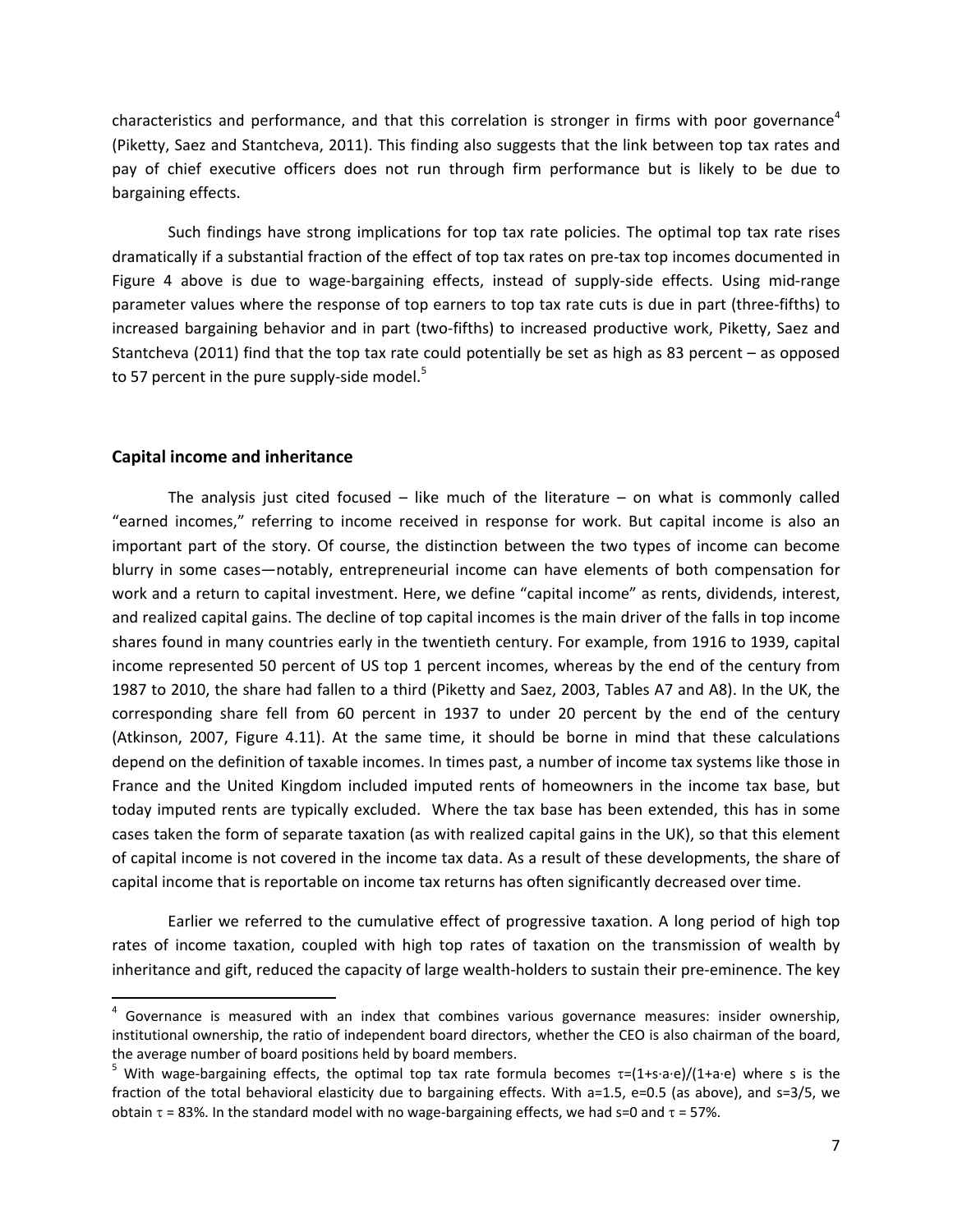factor in determining the capacity to transmit wealth is the difference between the "internal rate of accumulation" (the savings rate times the rate of return net of taxes) and the rate of growth of the economy. This means that the taxation of income and wealth transfers can cause the share of top wealth-holders to fall, as in the United Kingdom over the first three-quarters of the twentieth century (Atkinson and Harrison, 1978), contributing to the downward trajectory of top income shares. Alongside this was the growth of "popular wealth" owned by the bottom 99 per cent. Back in 1908 in the United Kingdom, the  $17<sup>th</sup>$  Earl of Derby had a rent roll of some £100,000, which was more than a thousand times the average income at the time. Many of these houses are now owned by their occupiers.

In recent decades, however, the relation between the internal rate of accumulation of wealth holdings and the rate of growth of capital has now been reversed as a result of the cuts in capital taxation and the decline in the macroeconomic growth rate (Piketty, 2011). As a result, a number of countries are witnessing a return of inheritance as a major factor. Figure 5 shows the estimates of Piketty (2011) for France for the period 1820 to 2008 of the annual inheritance flow (the amount passed on through bequests and gifts inter vivos), expressed as percentage of disposable income. Two methods are employed: a constructive calculation from national wealth figures, mortality rates and observed agewealth profiles, and an estimate based on the estate and gift tax records. The two methods differ in levels (the fiscal flows are lower), but the time‐paths are very similar.

The inheritance flow in France was relatively stable around 20–25 percent of national income throughout the 1820–1910 period (with a slight upward trend), before being divided by a factor of about 5–6 between 1910 and the 1950s. Since then, it has been rising regularly, with an acceleration of the trend during the past 30 years. These truly enormous historical variations bring France back to a situation similar to that of 100 years ago. An annual inheritance flow around 20 percent of disposable income is very large. It is typically much larger than the annual flow of new savings, and almost as big as the annual flow of capital income. This implies that inheritance is becoming again a very important factor of lifetime economic inequality. As shown in Piketty and Saez (2012), in a world where inheritance is quantitatively significant, those receiving no bequests will leave smaller-than-average bequests themselves, and hence should support shifting labor taxation toward bequest taxation. In this situation, inheritance taxation (and more generally capital taxation, given capital market imperfections) becomes a powerful and desirable tool for redistribution toward those receiving no inheritance.

The return of inherited wealth may well differ in magnitude across countries. The historical series available so far regarding the inheritance flow are too scarce to reach firm conclusions. Existing estimates suggest that the French U-shaped pattern also applies to Germany, and to a lesser extent to the UK and the US.<sup>6</sup> Such variations could be due to differences in pension systems and the share of private wealth that is annuitized (and therefore non transmissible). From a theoretical perspective, it is unclear however why there should be much crowding out between lifecycle wealth and transmissible wealth in an open economy (the extra pension wealth should be invested abroad). It could be that there are differences in tastes for wealth transmission. Maybe wealthy individuals in the UK and in the US have less taste for bequest than their French and German counterparts. However it should be kept in

 $^6$  See Atkinson (2012) and Schinke (2012). See Piketty and Zucman (2013b) for a survey.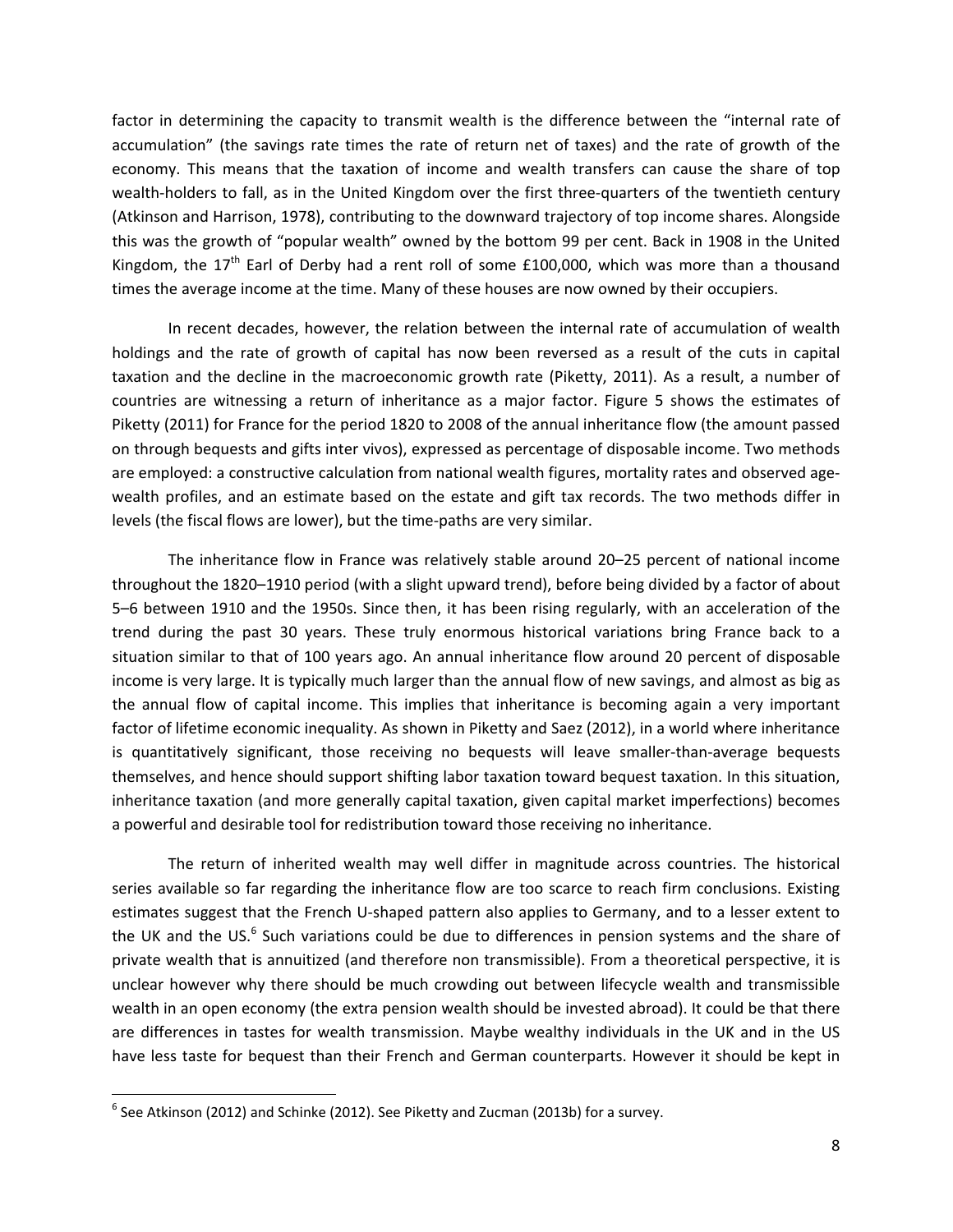mind that there are important data problems (in particular, wealth surveys tend to vastly underestimate inheritance receipts), which could partly explain why the rise of inheritance flows in the recent period appears to be more limited in some countries than in others.<sup>7</sup>

Another source of difference between countries could come from variations in the total magnitude of wealth accumulation. There may in this respect be an important difference between the US and Europe, as is indeed suggested when we look at total private wealth (expressed as a ratio to national income), shown in Figure 6 (private wealth differs from total national wealth in that it includes the ownership of government debt, assets owned abroad, and may also differ from national wealth because stock market valuations can depart from underlying asset values). As may be seen from Figure 6, the twentieth century has seen a U‐shaped time‐path in the ratio of private wealth to national income that is more marked in Europe than in the United States. Private wealth in Europe was around six times national income in 1910, and then fell after the World Wars to less than 2½ times in 1950. In the past 60 years, it has risen sharply to reach more than five times national income. This suggests that capital is "back" and that the low wealth‐income ratios observed in Europe from the 1950s‐1970s were an anomaly. This can be well accounted for by the long-run wealth accumulation formula  $\beta = s/g$ , where  $\beta$  is the Harrod‐Domar‐Solow wealth/income ratio, s is the saving rate, and g is the growth rate including both real per capita and population growth. For a given saving rate (say s=10%), you accumulate a lot more wealth relative to income in the long run when the growth rate is  $g=1.5-2%$  than if the growth rate is g=2.5%‐3%. Given the large and continuing difference in population growth rates between Old Europe and the New World, this can explain not only the long run changes but also the difference in levels between Europe and the US (Piketty, 2011; Piketty and Zucman, 2013a).<sup>8</sup>

On the other hand, it should be noted that wealth concentration is significantly larger in the US, where the top 1% owns about 35% of aggregate wealth (vs. about 20%‐25% in Europe). So far, existing studies have found that the increase in U.S. wealth concentration since the 1970s‐1980s has been relatively moderate in contrast to the huge increase in US income concentration documented above (Kennickell, 2009; Kopczuk and Saez, 2004). However, we should be modest about our ability to measure the trends in top billionaire wealth. With low and diminishing growth rates and high global returns to capital, the potential for divergence of the wealth distribution is naturally quite large.

 $<sup>7</sup>$  In particular, the smaller rise of the UK inheritance flow (as compared to France and Germany) is entirely due to</sup> the much smaller rise of recorded inter vivos gifts, which according to fiscal data barely rose in the UK during recent decades, while they have become almost as large as bequests in France and Germany. This might simply be due to the fact that gifts are not properly recorded by the UK tax administration (see Atkinson 2012). In the US, due to the limitations of federal fiscal data on bequests and gifts, scholars often use retrospective wealth survey data. The problem is that in countries where there exists exhaustive administrative data on bequests and gifts (such as France, and to some extent Germany), survey‐based self‐reported flows appear to be less than 50% of fiscal flows. This probably contributes to explain the low level of inheritance receipts found in a number of US studies (see e.g. Wolff and Gittleman, 2011; one additional bias in this study is that inherited assets are valued using asset prices at the time these assets were transmitted: no capital gain or income is included).<br><sup>8</sup> In a way, this is equivalent to the explanation based upon lower bequest taste: with higher population growth

and the same bequest taste (per children), the US should save more. However a significant part of US population growth historically comes from migration, so this interpretation is not fully accurate.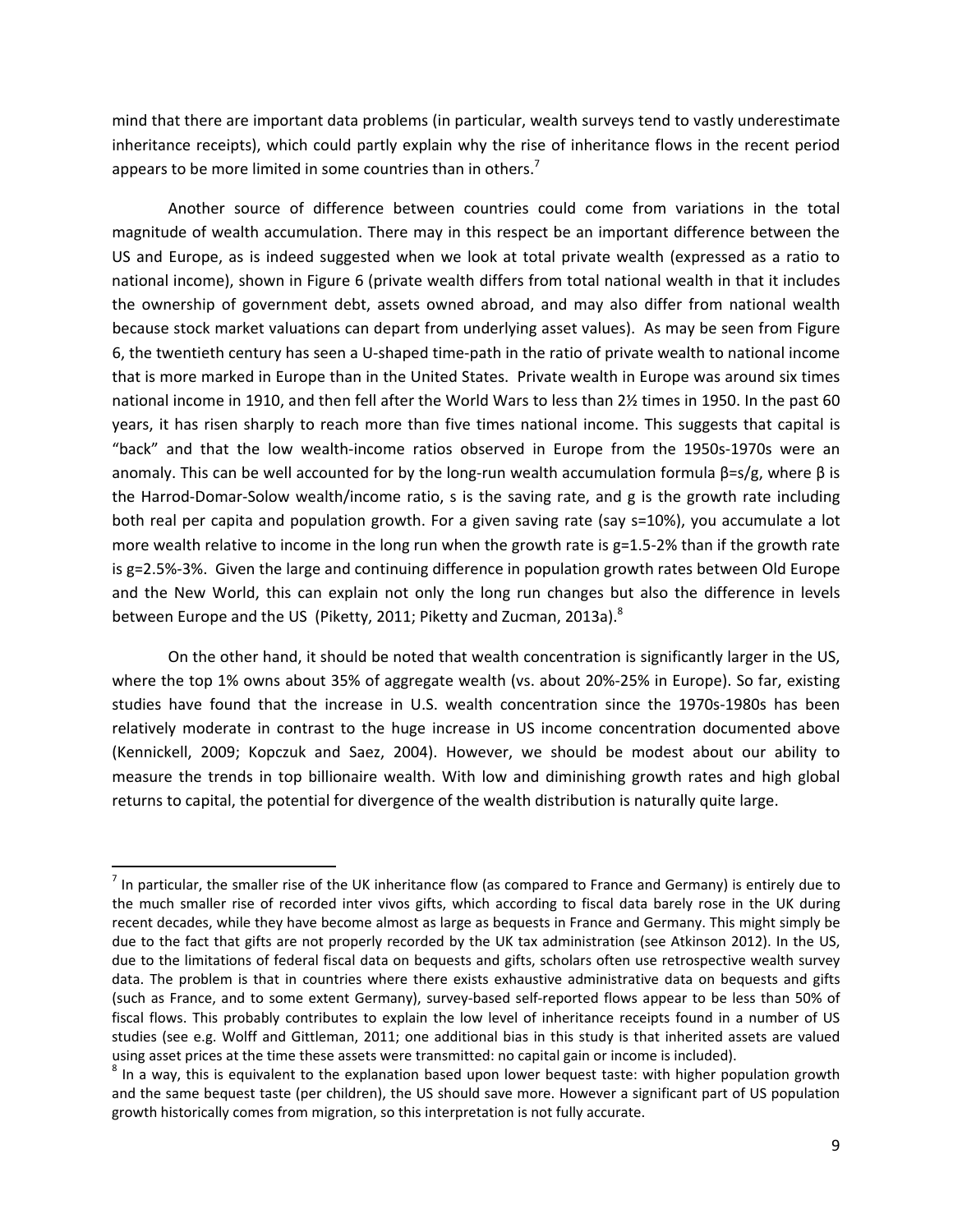#### *Joint distribution of earned and capital income*

We have discussed earned income and capital income. The last piece of the puzzle concerns the *joint* distribution of earned and capital incomes – an aspect that is rarely given explicit consideration. Yet it is important to know whether the same people are at the top of both the distribution of capital income and the distribution of earned income. Suppose that we imagine asking the population first to line up along one side of a room in increasing order of their earned income and then to go to the other side of the room and line up in increasing order of their capital income. How much will they cross over? In the Ricardian class model, the crossing is complete: the capitalists come top in one case and bottom in the other. Has a negative correlation in the nineteenth century been replaced today by a zero correlation? Or is there a perfect correlation, so that people cross straight over? The pattern of crossing is given by the copula, which represents the joint distribution in terms of a function of the ranks in the two distributions of earnings and capital income. Because the copula compares ranks, it is not affected by whether the distributions themselves are widening or narrowing.

What can be learned by considering the copula? Table 1 shows results for the US in 2000 and in 1980 based on tax return data analysis from Aaberge et al., 2013. Three conclusions may be drawn. First, the joint distribution is asymmetric. In 2000, of those in the top 1 per cent of capital income, 61 percent were in the top 20 percent of earned income. However, turning things round, of those in the top 1 percent of earned income, a larger proportion of 80 percent were in the top 20 percent of capital income. In fact, 63 percent of the top 1 percent of earners were in the top *10* percent of capital income. Such asymmetry could easily be missed by the use of a measure such as the correlation coefficient or a parametric form for the copula function. Second, the degree of association appears strong. Even for capital income, over half of the top 1 per cent find themselves in the top tenth of earners. A quarter are in the top 1 percent for both. Thirdly, the numbers for 1980 are all smaller than their counterparts for 2000. The degree of association increased between 1980 and 2000: in 1980 only 17 percent were in the top 1 per cent for both. The proportion of the top 1 percent of earners who were in the top 5 percent of capital income rose from a third to a half, and the reverse proportion rose from 27 to 45 percent.

To understand the changing relationship between earned and capital incomes, we need to consider the mechanisms that link the two sources. In one direction, there is the accumulation of wealth out of earned income. Here the opportunities have changed in Anglo‐Saxon countries. A third of a century ago, Kay and King (1980, p. 59) described the hypothetical position of a senior executive with a large corporation in the UK who had saved a quarter of his after-tax earnings: "feeling ... that he has been unusually fortunate in his career and unusually thrifty … he may be somewhat surprised to discover that there are in Britain at least 100,000 people richer than he is." Today, a CEO may be both better paid and more able to accumulate. In the other direction, there is the effect of large family wealth on earnings. In the past, the link may have been negative, whereas today it may be socially unacceptable to live purely off unearned income. Wealth/family connections may provide access to high-paying employment (to assess this, it is necessary to investigate the cross-generation correlation of all income, not just earnings).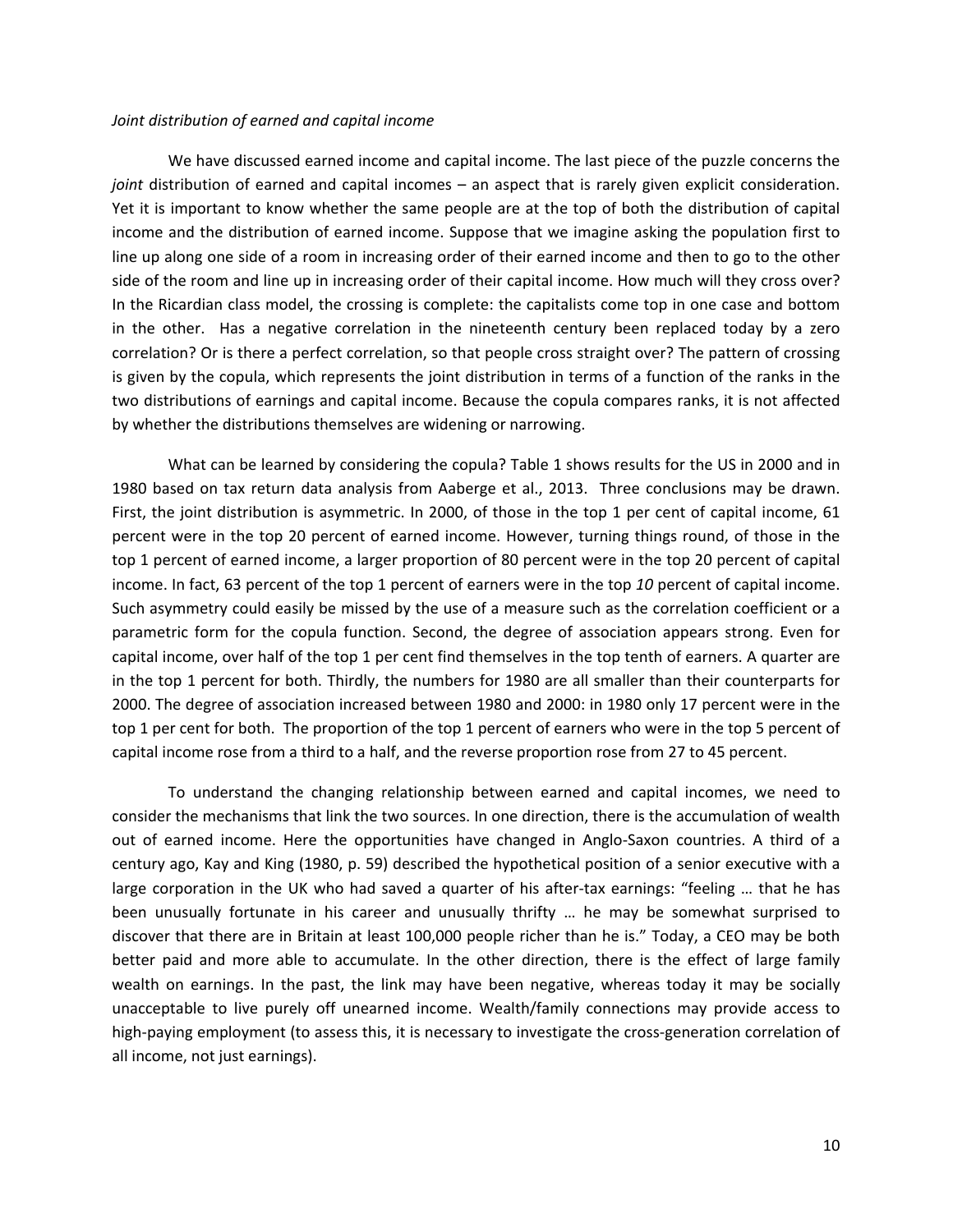## **Conclusions**

The rise in top income shares in the US is dramatic. In seeking explanations, however, it would be misleading to focus just on the doubling of the share of income going to the top 1 percent of the US distribution over the past 40 years. We also have to account for the fact that a number of high‐income countries have seen more modest or little increase in top shares. Hence, the explanation cannot rely solely on forces common to advanced countries, like the impact of new technologies and globalization on the supply and demand for skills. Moreover, the explanations have to accommodate the falls in top income shares earlier in the twentieth century that characterize the countries discussed here.

In this paper, we have highlighted four main factors that have contributed to the growing income shares at the very top of the income distribution, noting that they may operate to differing extents in the US and other countries, particularly Continental Europe. The first is tax policy: top tax rates have moved in the opposite direction from top pre-tax income shares. The second factor is a richer view of the labor market, where we have contrasted the standard supply‐side model with the alternative possibility that there may have been changes to bargaining power and greater individualization of pay. Tax cuts may have led managerial energies to be diverted to increasing their remuneration at the expense of enterprise growth and employment. The third factor is capital income. In Europe – but less so in the US ‐ private wealth (relative to national income) has followed a spectacular U-shaped path over time, and inherited wealth may there be making a return, implying that inheritance and capital income taxation will become again central policy tools for curbing inequality. The final, little investigated, element is the correlation between earned income and capital income, which have become more closely associated in the United States.

#### Acknowledgements

We are grateful to the editor, David Autor, the Managing Editor, Timothy Taylor, and Co-editors, Chang-Tai Hseih and Ulrike Malmendier for most helpful comments. Financial support from the MacArthur foundation, the Center for Equitable Growth at UC Berkeley, the Institute for New Economic Thinking at the Oxford Martin School, and the ESRC‐DFID Joint Fund is thankfully acknowledged.

## **References**

Aaberge, Rolf, Anthony B. Atkinson, Sebastian Königs, and Christoph Lakner, 2013. "Wages, capital and top incomes," Working paper forthcoming.

Alvaredo, Facundo, Anthony B. Atkinson, Thomas Piketty, and Emmanuel Saez, 2011. The World Top Incomes Database, online at http://topincomes.g‐mond.parisschoolofeconomics.eu/, 15 May 2013.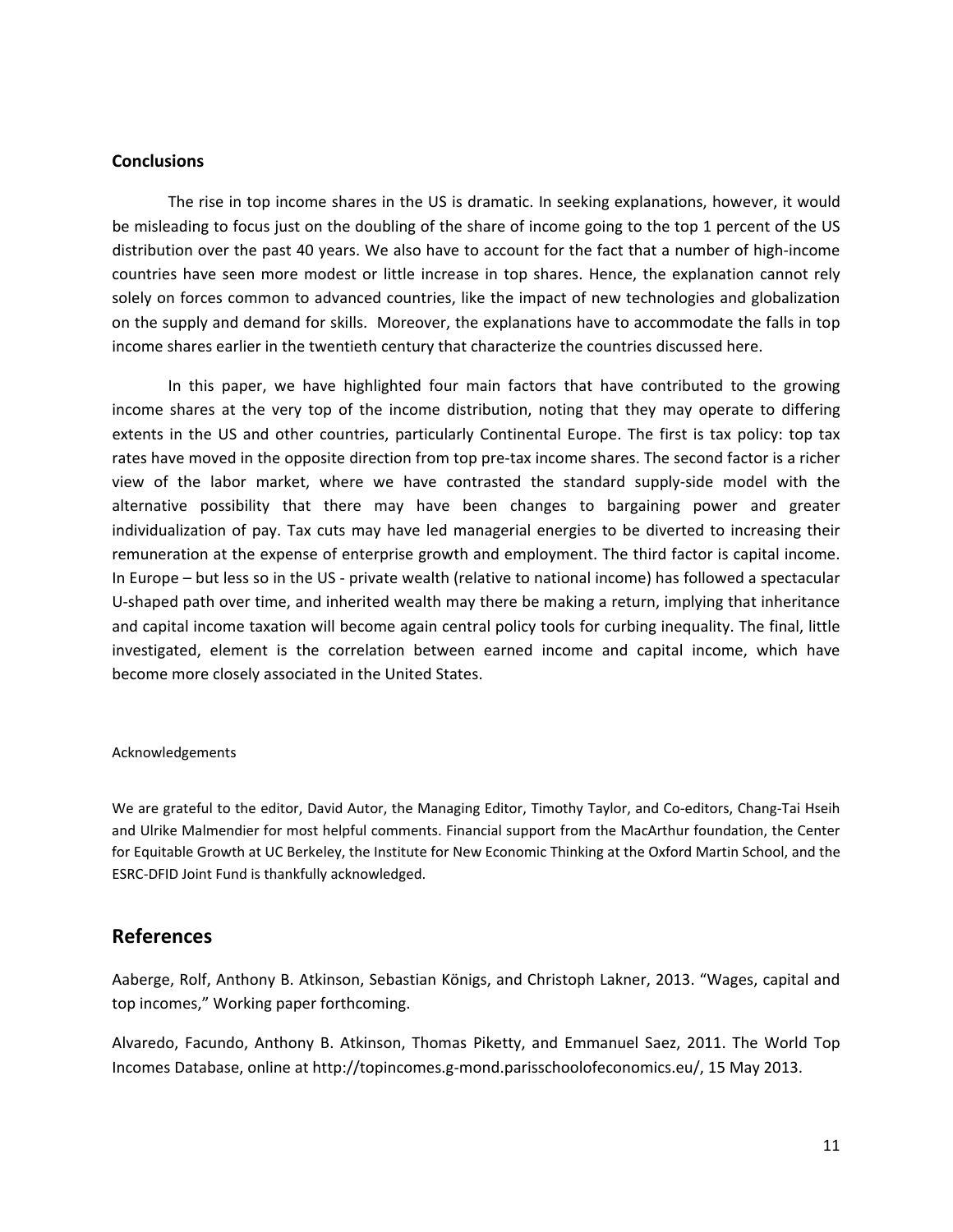Atkinson, Anthony B., 2007. "The Distribution of Top Incomes in the United Kingdom 1908‐2000" in A. B. Atkinson and T. Piketty (eds.), *Top Incomes over the Twentieth Century ‐ A Contrast between Continental European and English‐Speaking Countries* (Volume 1), Oxford University Press: 82‐140.

Atkinson, Anthony B., 2008. *The Changing Distribution of Earnings in OECD Countries*, Oxford: Oxford University Press, 506 pp.

Atkinson, Anthony B., 2012. "The Mirrlees Review and the State of Public Economics," *Journal of Economic Literature*, 50(3): 770‐80.

Atkinson, Anthony B., 2012, "Wealth and Inheritance in Britain from 1896 to the Present", working paper.

Atkinson, Anthony B. and Allan J. Harrison, 1978. *Distribution of Personal Wealth in Britain*, Cambridge: Cambridge University Press.

Atkinson, Anthony B. and Thomas Piketty. 2007. *Top Incomes over the Twentieth Century ‐ A Contrast between Continental European and English‐Speaking Countries* (Volume 1), Oxford: Oxford University Press: 585 pp.

Atkinson, Anthony B. and Thomas Piketty. 2010. *Top Incomes over the Twentieth Century ‐ A Global Perspective* (Volume 2), Oxford: Oxford University Press: 776 pp.

Atkinson, Anthony B., Thomas Piketty, and Emmanuel Saez, 2011. "Top Incomes in the Long‐run of History," *Journal of Economic Literature*, 49(1), 3‐71.

Atkinson, Anthony B. and Jakob E. Søgaard, 2013. "The long-run history of income inequality in Denmark: Top incomes from 1870 to 2010", EPRU working paper 2013‐01.

Diamond, Peter and Emmanuel Saez, 2011 "The Case for a Progressive Tax: From Basic Research to Policy Recommendations," Journal of Economic Perspectives, 25(4), 165‐90.

Feldstein, Martin. 1995. "The Effect of Marginal Tax Rates on Taxable Income: A Panel Study of the 1986 Tax Reform Act." *Journal of Political Economy*, 103(3): 551‐572.

Katz, Lawrence F., and David H. Autor. 1999. "Changes in the Wage Structure and Earnings Inequality," in O. Ashenfelter and D. Card (eds.) *Handbook of Labor Economics*, volume 3A. Amsterdam: North‐ Holland.

Kay, John A., and Mervyn A. King 1980. *The British Tax System*, Oxford: Oxford University Press.

Kennickell, Arthur B. 2009. "Ponds and Streams: Wealth and Income in the U.S., 1989 to 2007," Finance and Economics Discussion Series 2009‐13. Board of Governors of the Federal Reserve System.

Kleven, Henrik, Camille Landais, Emmanuel Saez, and Esben Schultz. 2013. "Migration and Wage Effects of Taxing Top Earners: Evidence from the Foreigners' Tax Scheme in Denmark", NBER Working Paper, No. 18885.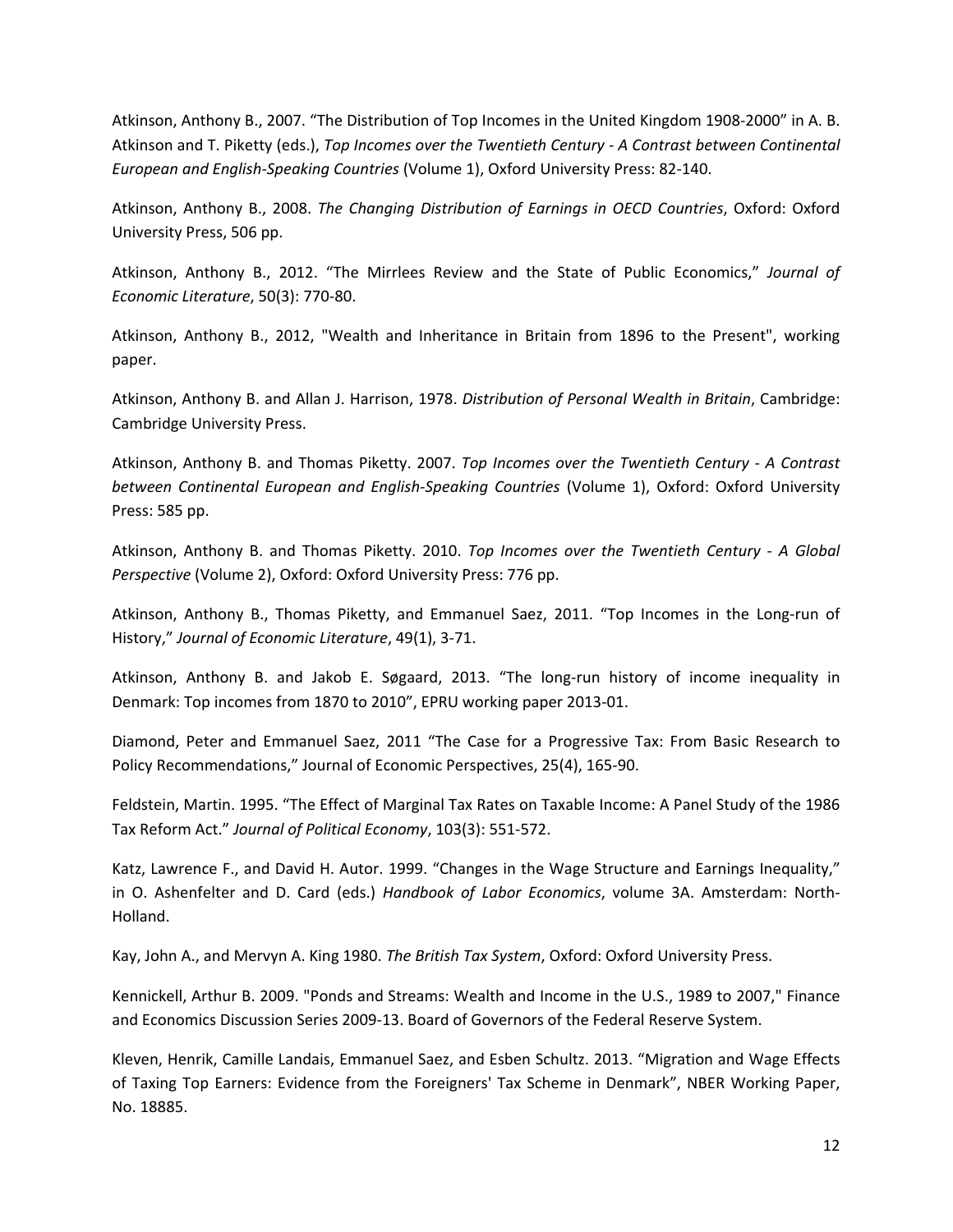Kopczuk, Wojciech and Emmanuel Saez. 2004. "Top Wealth Shares in the United States, 1916‐2000: Evidence from Estate Tax Returns*", National Tax Journal*, 57(2), Part 2, 445‐487.

Kuznets, Simon. 1955. Economic Growth and Income Inequality. *American Economic Review* 45 (March): 1–28.

Lemieux, Thomas, W Bentley MacLeod, and Daniel Parent, 2009. "Performance Pay and Wage Inequality", *Quarterly Journal of Economics,* 124(1): 1‐49.

Lindsey, Lawrence. 1987. "Individual Taxpayer Response to Tax Cuts: 1982‐1984, with Implications for the Revenue Maximizing Tax Rate," *Journal of Public Economics* 33: 173‐206.

MacLeod, Bentley and Malcomson, James, 1998. "Motivation and Markets," *American Economic Review*, 88(3): 388‐411.

Philippon, Thomas and Ariell Reshef, 2012. "Wages and Human Capital in the U.S. Financial Industry: 1909‐2006", *Quarterly Journal of Economics* 127(4): 1551–1609.

Piketty, Thomas, 2011. "On the Long‐run Evolution of Inheritance: France 1820‐2050," *Quarterly Journal of Economics*, 126(3): 1071‐1131.

Piketty, Thomas, and Emmanuel Saez. 2003. "Income inequality in the United States, 1913‐1998," *Quarterly Journal of Economics*, 118(1): 1‐39, series updated to 2011 in January 2013.

Piketty, Thomas, and Emmanuel Saez, 2012. "A Theory of Optimal Inheritance Taxation," CEPR Discussion Paper No. 9241, forthcoming *Econometrica*.

Piketty, Thomas, and Emmanuel Saez. 2013. "Optimal Labor Income Taxation", forthcoming in A. Auerbach, R. Chetty, M. Feldstein, and E. Saez (eds.) *Handbook of Public Economics*, Volume 5, Elsevier‐ North Holland.

Piketty, Thomas, Emmanuel Saez, and Stefanie Stantcheva. 2011. "Optimal Taxation of Top Labor Incomes: A Tale of Three Elasticities," NBER Working Paper No. 17616, forthcoming *American Economic Journal: Economic Policy*.

Piketty, Thomas, and Gabriel Zucman, 2013a. "Capital is Back: Wealth‐Income Ratios in Rich Countries, 1700‐2010," PSE Working Paper.

Piketty, Thomas, and Gabriel Zucman, 2013b. "Wealth and Inheritance in the Long Run", forthcoming in A. Atkinson and F. Bourguignon (eds.) *Handbook of Income Distribution*, Volume 2, Elsevier‐North Holland.

Schinke, Christoph, 2012. "Inheritance in Germany 1911 to 2009. A Mortality Multiplier Approach", PSE Working Paper.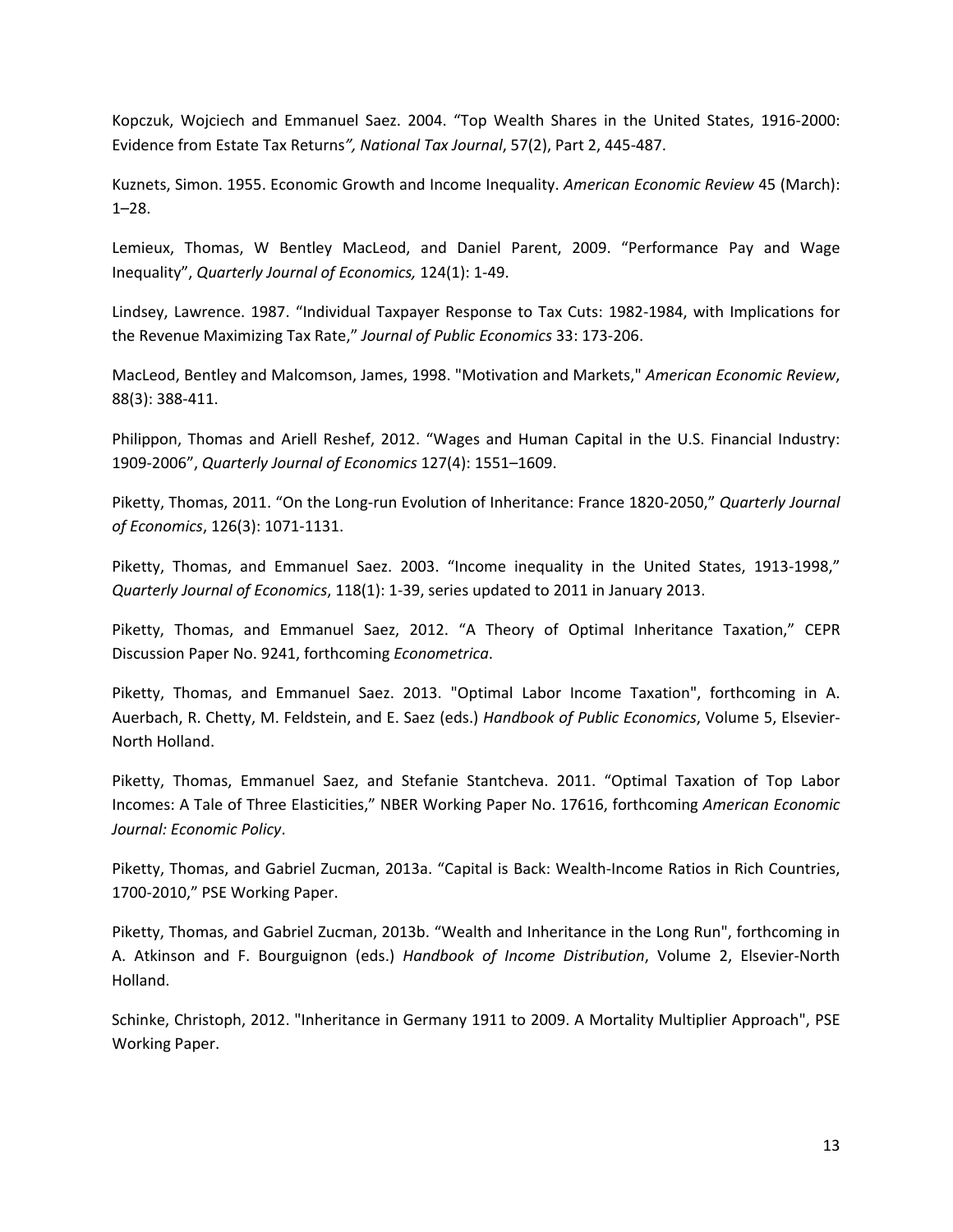Slemrod, Joel. 1996. "High Income Families and the Tax Changes of the 1980s: The Anatomy of Behavioral Response." In *Empirical Foundations of Household Taxation*, eds. Martin Feldstein and James Poterba, University of Chicago.

Solow, Robert, 1971. "Some Implications of Alternative Criteria for the Firm", in R. Marris and A. Wood (eds.), *The Corporate Economy,* Macmillan.

Wolff, Edward and Maury Gittleman. 2011. "Inheritances and the Distribution of Wealth Or Whatever Happened to the Great Inheritance Boom?", Bureau of Labor Statistics Working Paper No. 445.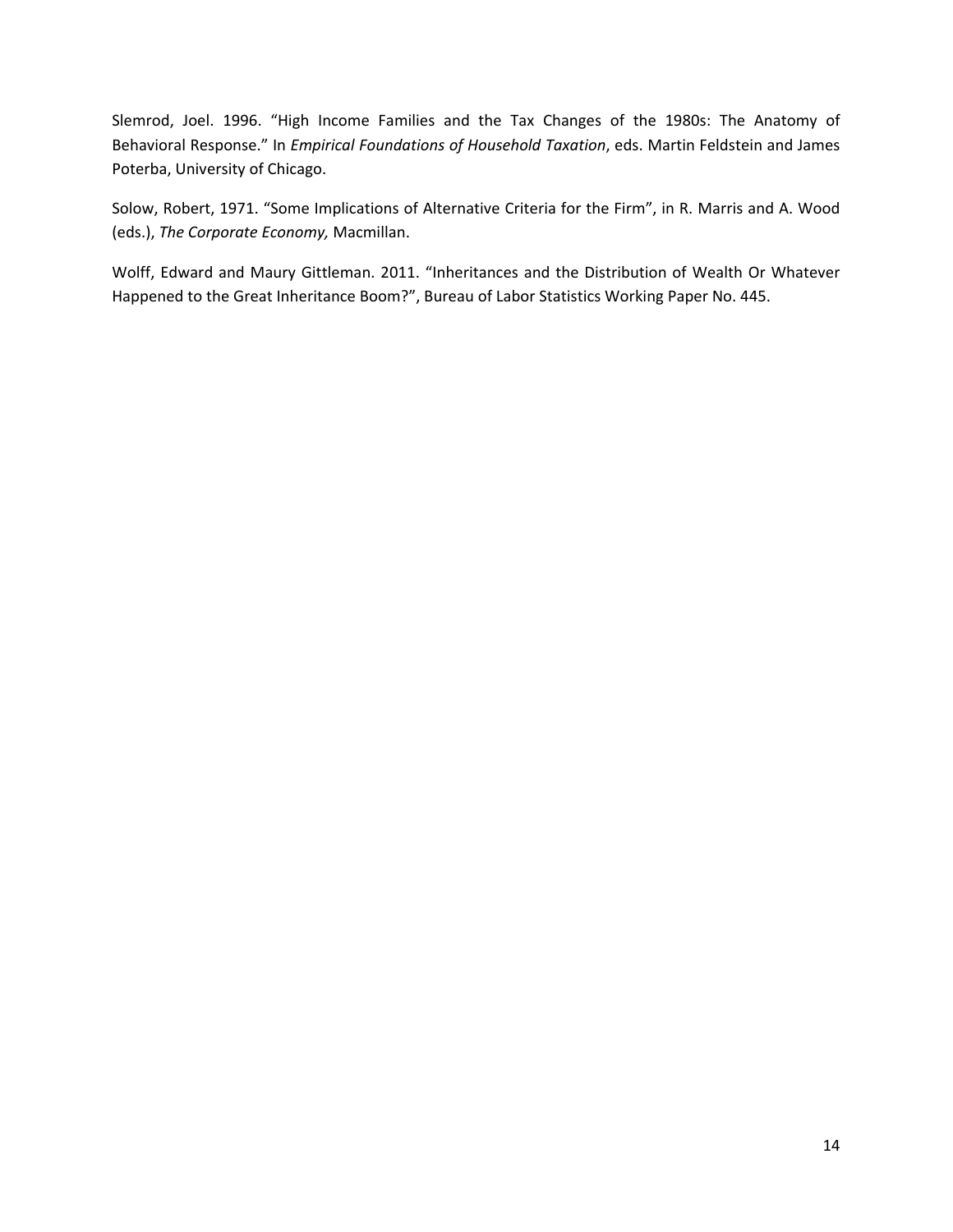|                                                                         | Year |      |
|-------------------------------------------------------------------------|------|------|
|                                                                         | 2000 | 1980 |
| A. Percent of top 1% capital incomes in various top labor income groups |      |      |
| Labor income groups                                                     |      |      |
| Top $1%$                                                                | 27%  | 17%  |
| Top $5%$                                                                | 45%  | 27%  |
| Top 10%                                                                 | 52%  | 32%  |
| Top 20%                                                                 | 61%  | 38%  |
| B. Percent of top 1% labor incomes in various top capital income groups |      |      |
| Capital income groups                                                   |      |      |

# **Table 1. Relation between Top Labor Incomes and Top Capital Incomes in the United States**

# Top 1% 27% 17% Top 5% 50% 36% Top 10% 63% 47% Top 20% 68%

Note: Source is Aaberge et al. (2013). Panel A reports the percent of top 1% capital income earners in various top labor income groups in 2000 (column 1) and 1980 (column 2). In 2000, 27% of top 1% capital income earners were also in the top 1% of labor incomes, 45% were in the top 5% of labor incomes, etc. Panel B reports the percent of top 1% labor income earners in various top capital income groups in 2000 (column 1) and 1980 (column 2). The computations are based on the public use US tax return microdatafiles (see Aaberge et al., 2013, for complete details).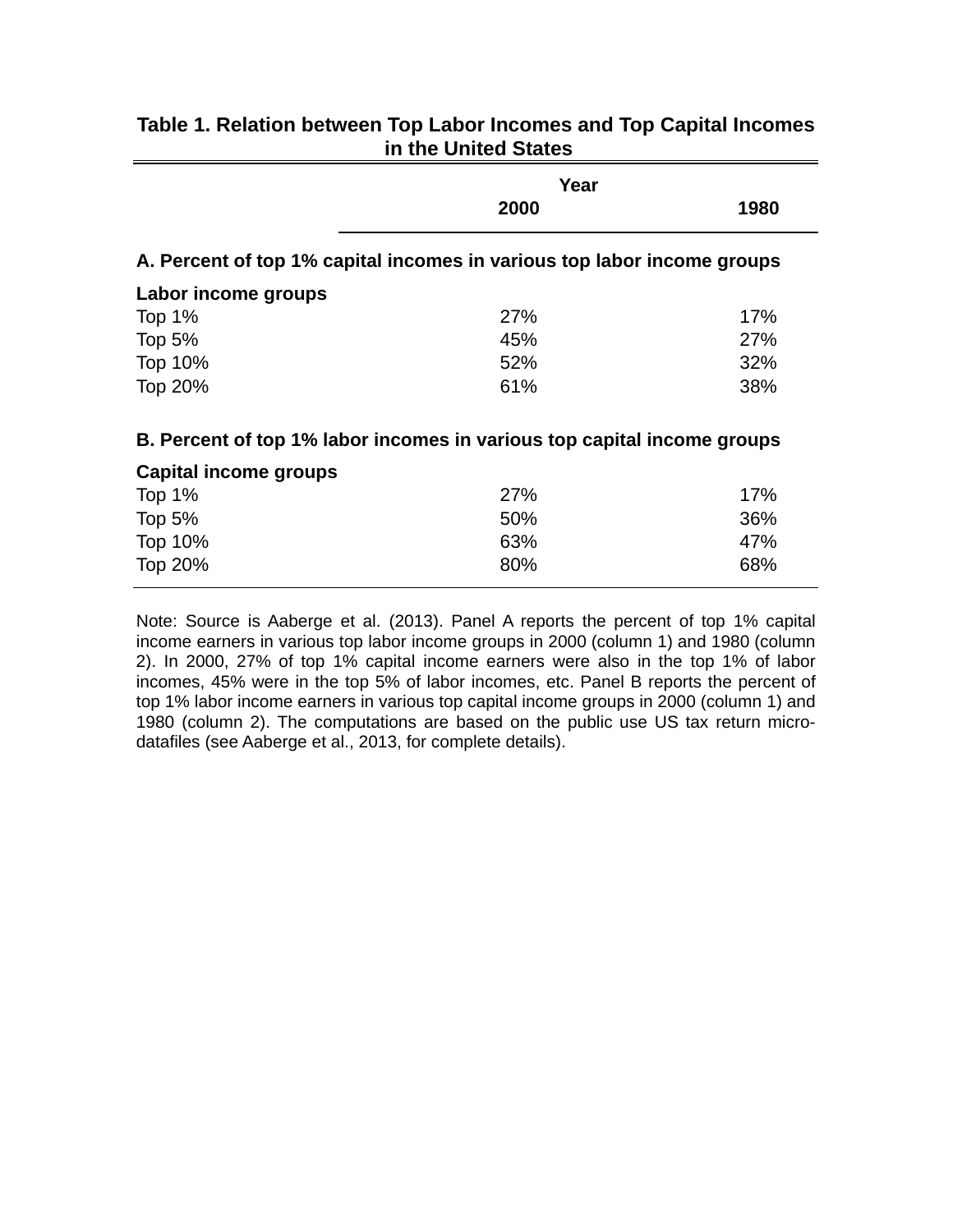

# **Figure 1. Top 1% Income Share in the United States**

Notes: Source is Piketty and Saez (2003) and The World Top Incomes Database. The figure reports the share of total income earned by top 1% families in the United States from 1913 to 2010. Income is defined as pre-tax market income, it excludes government transfers and non-taxable fringe benefits. The figure reports series including realized capital gains (in full squares) and series excluding realized capital gains (in empty squares).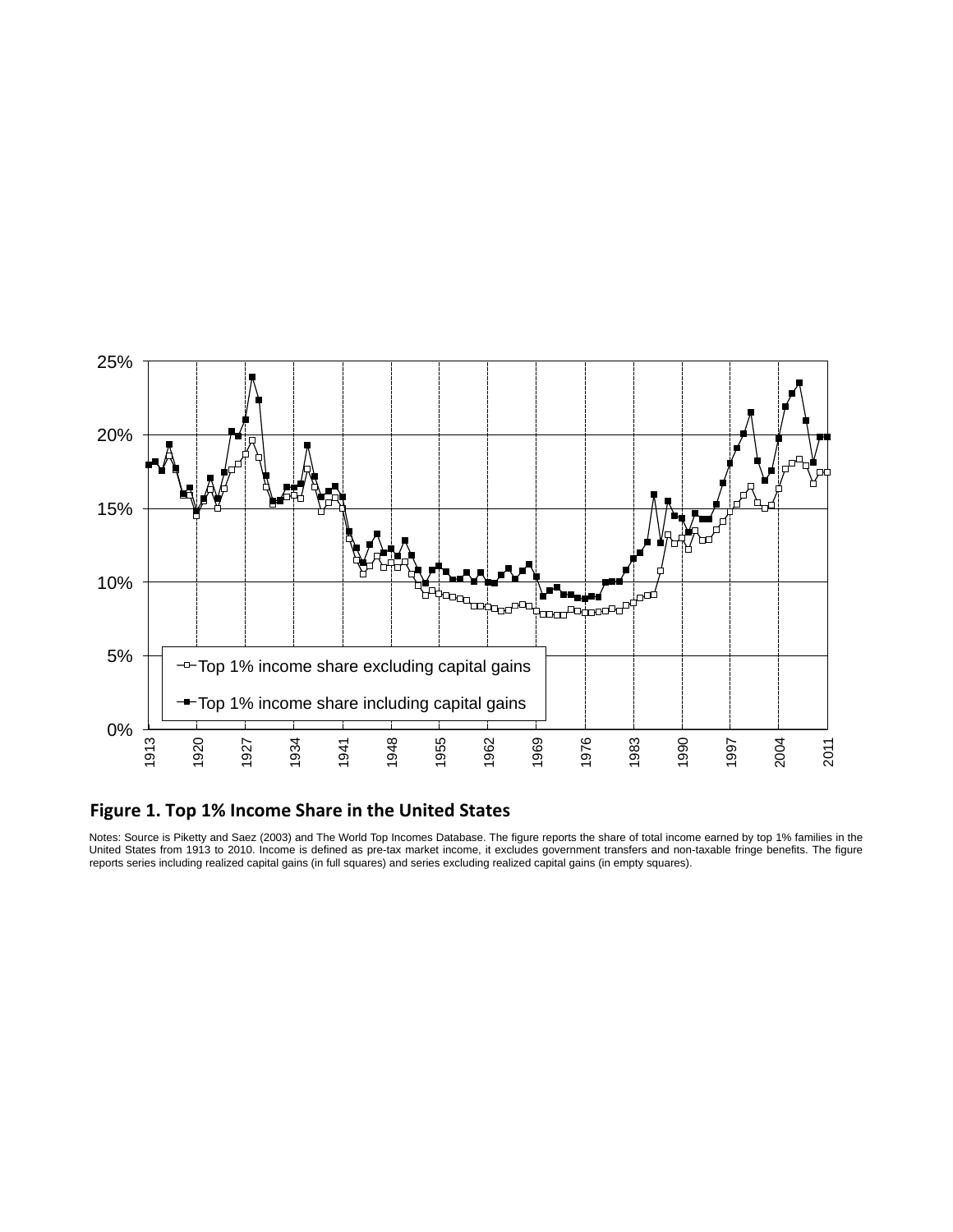

**A. Top 1% income shares in English-speaking countries (U-shape)** 

#### **Figure 2. Top 1% Income Shares in OECD Countries**

Notes: Source is The World Top Incomes Database. The figure reports the share of total income earned by the top 1% in four English speaking countries in Panel A, and in four other OECD countries (Japan and three continental European countries) in Panel B. Income is defined as pre-tax market income. The estimates for Australia include realized capital gains partially and at varying degrees over time.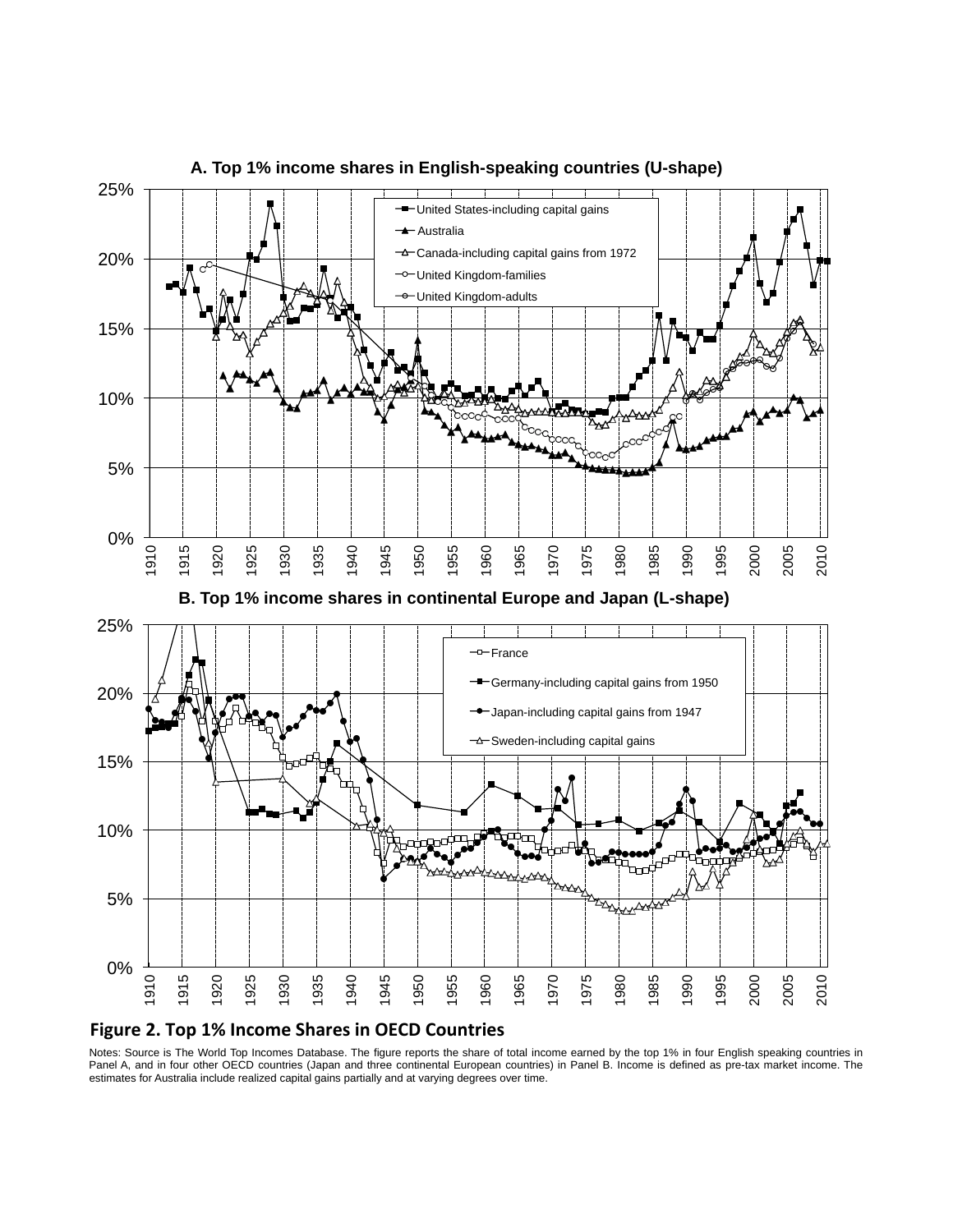

Figure 3. Top Marginal Income Tax Rates, 1900-2011

Notes: Source is Piketty and Saez (2013), Figure 1. The figure depicts the top marginal individual income tax rate in the US, UK, France, Germany since 1900. The tax rate includes only the top statutory individual income tax rate applying to ordinary income with no tax preference. State income taxes are not included in the case of the United States. For France, we include both the progressive individual income tax and the flat rate tax "Contribution Sociale Generalisée".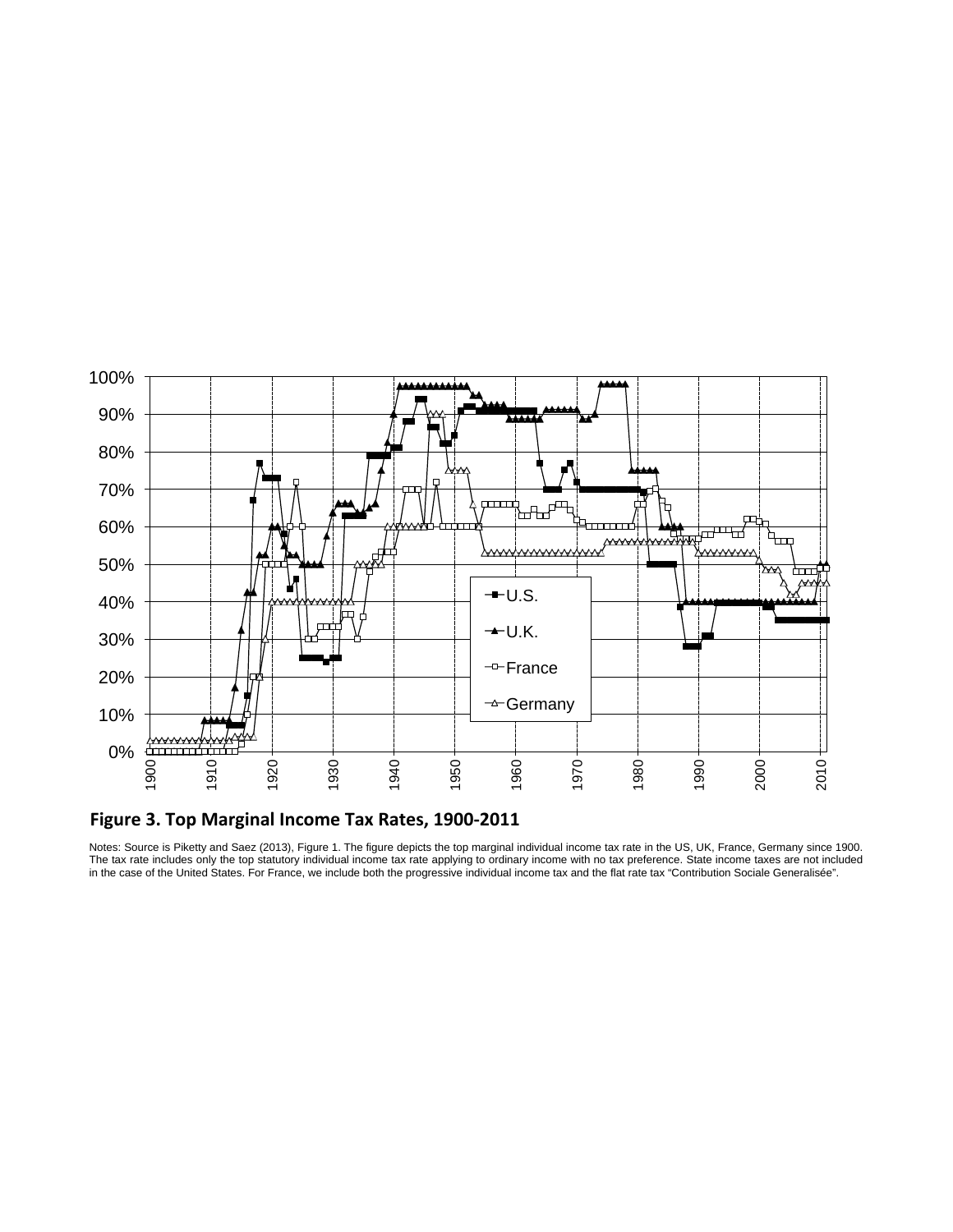

# **Figure 4. Changes in Top Income Shares and Top Marginal Tax Rates since 1960**

Notes: Source is Piketty, Saez and Stantcheva (2011), revised October 2012, Figure 3. Source for top income shares is the World Top Incomes Database. Source for top income tax rates is OECD and country specific sources. If the country does not have top income share data for those years, we select the first five years after 1960 available and the most recent 5 years. For the following 5 countries, the data start after 1960: Denmark (1980), Ireland (1975), Italy (1974), Portugal (1976), Spain (1981). For Switzerland, the data end in 1995 (they end in 2005 or after for all the other countries). The figure depicts the change in the top 1% income share against the change in the top income tax rate from 1960-64 to 2005-2009 for 18 OECD countries. Top tax rates include both the central and local government top tax rates. The correlation between those changes is very strong. The elasticity estimates of the OLS regression of ∆log(top 1% share) on ∆log(1-MTR) based on the depicted dots is 0.47 (0.11).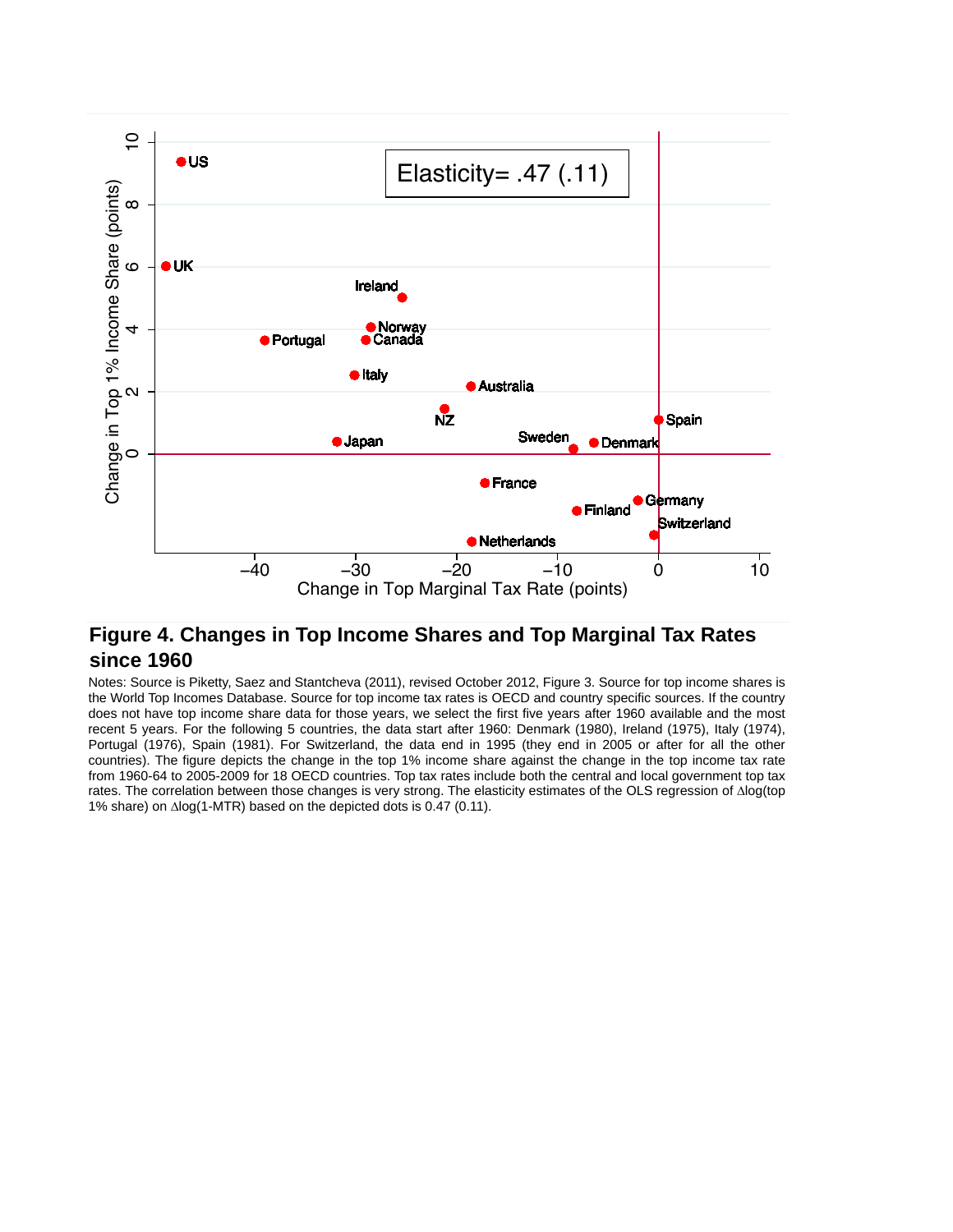

Notes: Source is Piketty (2011), Figure 1. **Figure 5. Annual Inheritance Flow as a Fraction of Disposable Income, France 1820-2008**